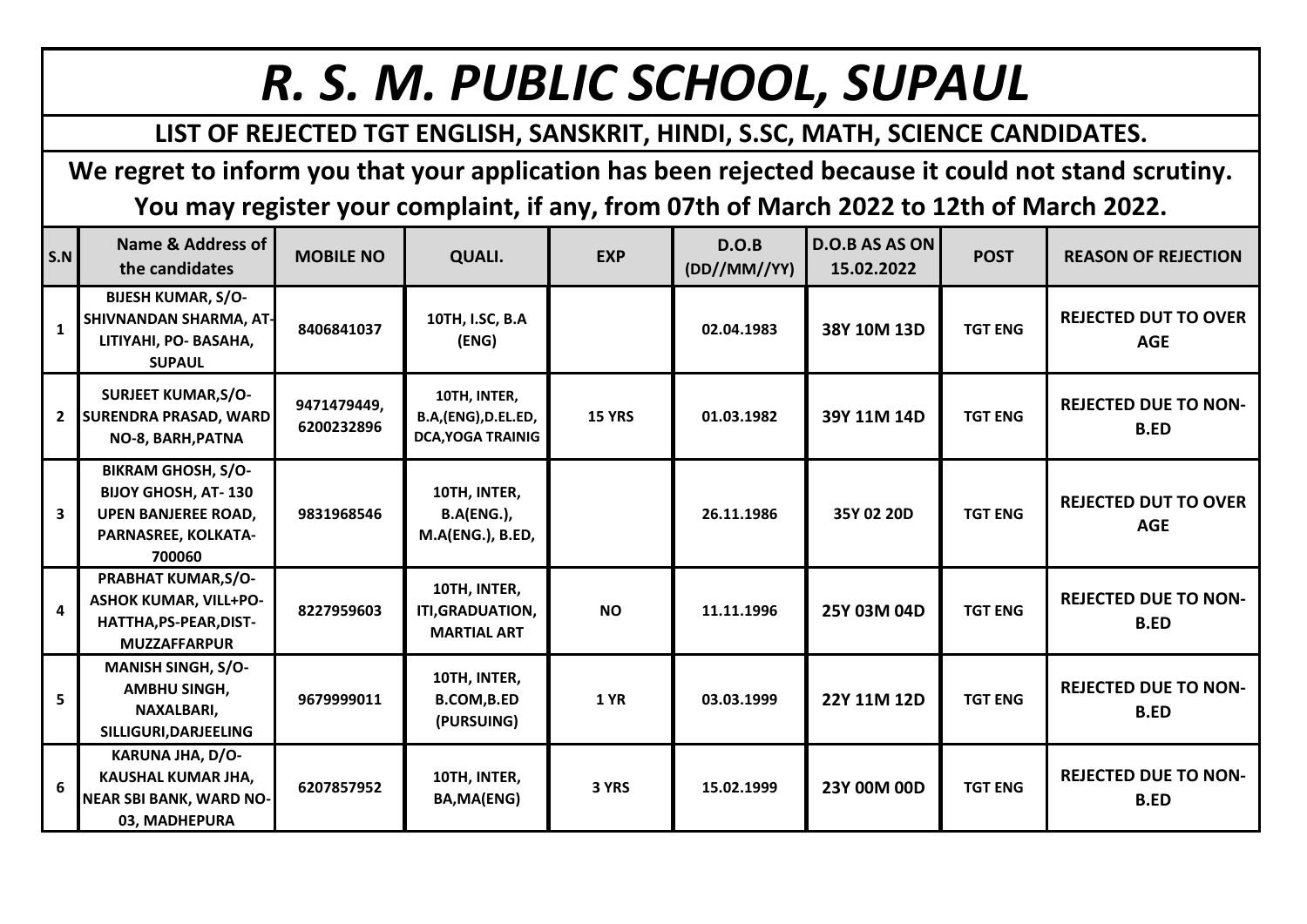| $\mathsf{S}.\mathsf{N}$ | <b>Name &amp; Address of</b><br>the candidates                                                     | <b>MOBILE NO</b> | <b>QUALI.</b>                                                  | <b>EXP</b>  | D.O.B<br>(DD//MM//YY) | D.O.B AS AS ON<br>15.02.2022 | <b>POST</b>    | <b>REASON OF REJECTION</b>                        |
|-------------------------|----------------------------------------------------------------------------------------------------|------------------|----------------------------------------------------------------|-------------|-----------------------|------------------------------|----------------|---------------------------------------------------|
| $\overline{7}$          | RIVIKA RAJ, D/O-SHYAM<br><b>KUMAR SAH, NEAR BLOCK</b><br>OFFICE, WARD NO-04,<br><b>SUPAUL</b>      | 9631014824       | 10TH, INTER,<br><b>BA(ENG)</b>                                 | 7 YRS       | 12.01.1998            | 24Y 01M 03D                  | <b>TGT ENG</b> | <b>REJECTED DUE TO NON-</b><br><b>B.ED</b>        |
| 8                       | POOJA SHARMA, W/O-<br><b>MANISH KUMAR, WARD NO-</b><br>09, LOHIYA CHOWK,<br><b>SUPAUL</b>          | 9931463594       | 10TH, INTER,<br><b>B.COM, B.ED</b>                             | 2 YRS       | 03.08.1994            | 27Y 06M 12D                  | <b>TGT ENG</b> | <b>REJECTED DUE TO</b><br><b>SUBJECT MISMATCH</b> |
| 9                       | MANYATA, D/O-<br>SATYANARAYAN PRASAD<br>SAH, AT-SUNDERPUR, PO-<br><b>BINA, SUPAUL</b>              | 6204991985       | 10TH, INTER, B.A,<br>(ENG), D.EL.ED,<br><b>CTTC</b>            | 5YRS        | 25.06.1997            | 24Y 07M 21D                  | <b>TGT ENG</b> | <b>REJECTED DUE TO NON-</b><br><b>B.ED</b>        |
| 10                      | <b>RAJIB KUMAR, D/O-</b><br><b>MADAN KUMAR SHAH,</b><br><b>STATION ROAD, SUPAUL</b>                | 9798200542       | 10TH, INTER,<br>B.COM, B.ED                                    | 2 YRS       | 31.03.1995            | 26Y 10M 15D                  | <b>TGT ENG</b> | <b>REJECTED DUE TO</b><br><b>SUBJECT MISMATCH</b> |
| 11                      | <b>VAIBHAV SATYENDRA,</b><br><b>FORBESGANJ, ARARIA</b>                                             | 8340708689       | 10TH, INTER,<br><b>MA, BA WITH ENG</b>                         | 5 YRS       | 30.11.1995            | 26Y 02M 23D                  | <b>TGT ENG</b> | <b>REJECTED DUE TO NON-</b><br><b>B.ED</b>        |
| 12                      | <b>RANJEET KUMAR SUTIHAR,</b><br>S/O-SIYARAM SUTIHAR,<br>KISHANPUR, SUPAUL                         | 9162338034       | 10TH, INTER, BA<br>(ENG), DIPLOMA IN<br><b>EDUCATION, ADCA</b> | 5 YRS       | 02.01.1995            | 27Y 01M 13D                  | <b>TGT ENG</b> | <b>REJECTED DUE TO NON-</b><br><b>B.ED</b>        |
| 13                      | SONI KUMARI, D/O-<br><b>SHYAM KUMAR SAH,</b><br><b>KISHANPUR ROAD, WARD</b><br><b>NO-4,SUPAUL</b>  | 7808072791       | 10TH, I.SC, BA<br>(ENG)                                        |             | 10.06.1996            | 25Y 08M 05D                  | <b>TGT ENG</b> | <b>REJECTED DUE TO NON-</b><br><b>B.ED</b>        |
| 14                      | <b>MANISH SINGH,</b><br>DAYARAMJOTE,<br>NAXALBARI, SILIGURI, WEST<br><b>BENGAL DIST-DARJEELING</b> | 9679999011       | 10TH, INTER,<br><b>B.COM, B.ED</b><br>(PURSUING)               | 1 YR        | 03.03.1999            | 22Y 11M 12D                  | <b>TGT ENG</b> | <b>REJECTED DUE TO NON-</b><br><b>B.ED</b>        |
| 15                      | <b>ANJANI THAKUR, D/O-</b><br>PREM KUMAR THAKUR,<br>AT+PO- KARNPUR, SUPAUL                         | 8298649288       | 10TH, INTER, B.A<br>(HIN) M.A(HIN),<br><b>DCAT</b>             | <b>1 YR</b> | 30-11-87              | 34Y 02M 16D                  | <b>TGT SNK</b> | <b>REJECTED DUE TO NON-</b><br><b>B.ED</b>        |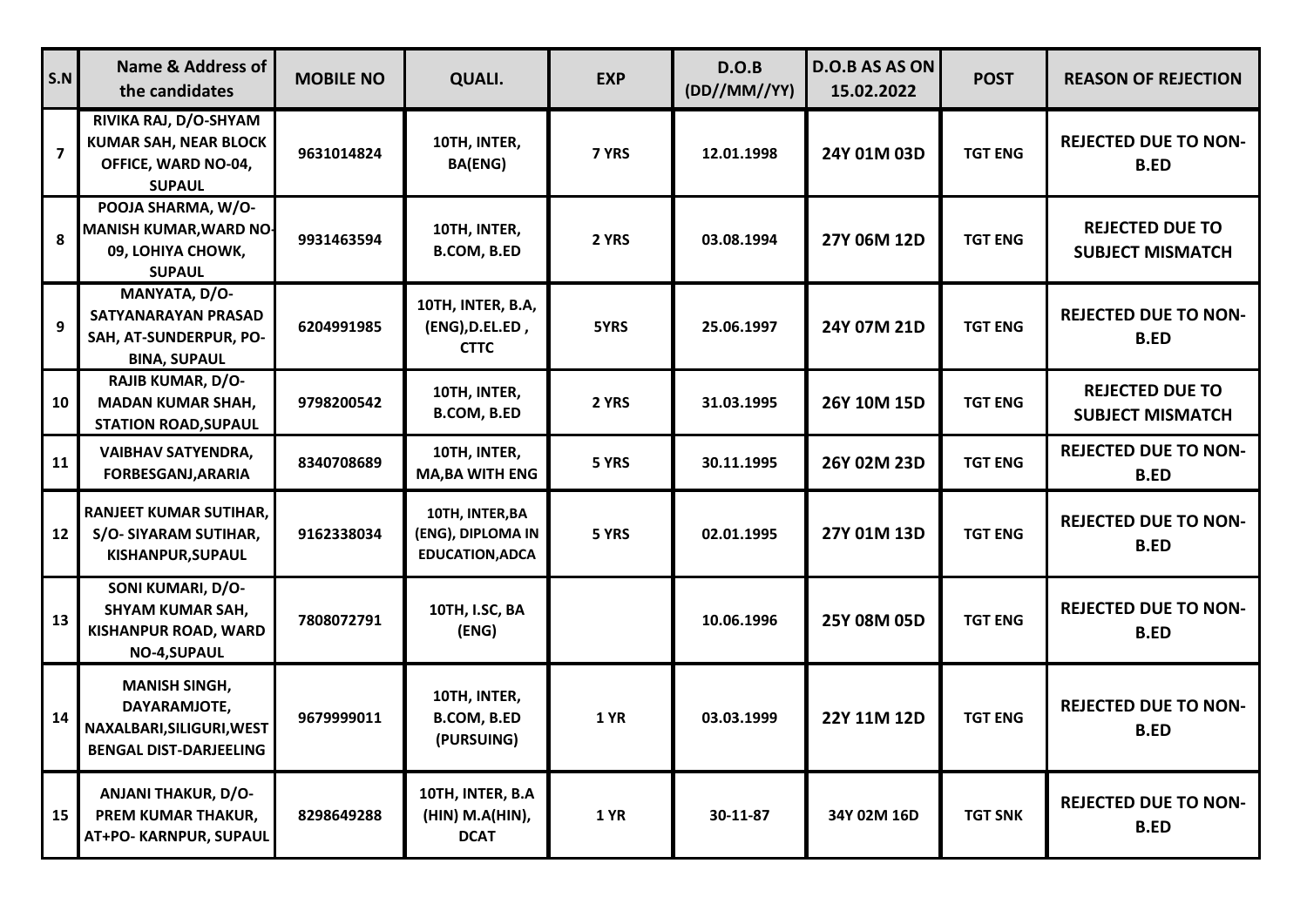| S.N | <b>Name &amp; Address of</b><br>the candidates                                                                                                                 | <b>MOBILE NO</b>          | QUALI.                                                                | <b>EXP</b>            | D.O.B<br>(DD//MM//YY) | D.O.B AS AS ON<br>15.02.2022 | <b>POST</b>    | <b>REASON OF REJECTION</b>                                |
|-----|----------------------------------------------------------------------------------------------------------------------------------------------------------------|---------------------------|-----------------------------------------------------------------------|-----------------------|-----------------------|------------------------------|----------------|-----------------------------------------------------------|
| 16  | <b>CHANDRA MOHAN</b><br><b>ACHARYA, S/O-RAJENDRA</b><br>YADAV, WARD NO-<br><b>15, SUPAUL</b>                                                                   | 9430453600<br>9955368891  | 10TH, INTER,<br>B.A(POL SC),<br>MA(SNK), D.EL.ED,<br><b>CTET,LLB</b>  | <b>20 YRS</b>         | 16-10-86              | 35Y 03M 30D                  | <b>TGT SNK</b> | <b>REJECTED DUE TO NON-</b><br><b>B.ED &amp; OVER AGE</b> |
| 17  | MILAN KUMAR PANDEY,<br><b>S/O-RAS BIHARI</b><br>PANDEY, PANCHSHIL<br>NAGAR, WARD NO-8,<br><b>PATNA</b>                                                         | 6201592788                | 10TH, INTER,<br>B.A(HIN), MA(HIN),<br>ADCA, PH.ED<br><b>APPEARING</b> | <b>14 YRS</b>         | 03-02-87              | 35Y 00M 12D                  | <b>TGT SNK</b> | <b>REJECTED DUE TO NON-</b><br><b>B.ED &amp; OVER AGE</b> |
| 18  | <b>SUKHDEO SAH, S/O-HIRA</b><br>LAL SAH, REFERAL ROAD,<br><b>WARD NO-7, NEAR GREEN</b><br>PLAZA HOTEL, FORBESGANJ<br><b>DIST-ARARIA</b>                        | 7759083783,<br>6202529937 | 10TH, INTER,<br>B.A(SNK), B.ED                                        | <b>10 YRS</b>         | 25-11-82              | 39Y 02M 21D                  | <b>TGT SNK</b> | <b>REJECTED DUE TO OVER</b><br><b>AGE</b>                 |
| 19  | <b>CHANDANI PANDEY,</b><br><b>DHARMGANJ, NEAR</b><br><b>SARASWATI MANDIR,</b><br><b>KISHANGANJ</b>                                                             | 7903415028                | 10TH, INTER,<br>B.A(ECO), PG(ECO),<br><b>B.ED, ADCA</b>               | 2 YRS                 | 20-07-93              | 28Y 06M 26D                  | <b>TGT SNK</b> | <b>REJECTED DUE TO</b><br><b>SUBJECT MISMATCH</b>         |
| 20  | <b>BISWANATH DEBSARMA,</b><br><b>S/O- GIRENDRANATH</b><br><b>DEBSHARMA, PO-</b><br>BAGHAN, PS-KALIYAGANJ,<br><b>DIST-UTTAR DINAJPUR,</b><br><b>WEST BENGAL</b> | 6284266545,<br>8768966648 | 10TH, INTER,<br>B.A(SNK),<br>MA(SNK), PH.D<br>APPEARING, NET          | 2 YRS                 | 02-02-91              | 31Y 00M 13D                  | <b>TGT SNK</b> | <b>REJECTED DUE TO NON-</b><br><b>B.ED</b>                |
| 21  | MITHLESH JHA, S/O-<br><b>BAGHWAT JHA, CHAKLA</b><br>NIRMALI, WARD NO-10,<br><b>SUPAUL</b>                                                                      | 9889769481,<br>9135154606 | 10TH, INTER,<br>B.A(SNK),<br>MA(SNK), PH.D<br><b>APPEARING, B.ED</b>  | <b>1 YR</b>           | 30-12-84              | 37Y 01M 16D                  | <b>TGT SNK</b> | <b>REJECTD DUE TO OVER</b><br><b>AGE</b>                  |
| 22  | MAMTA KUMARI, W/O-<br><b>AJAY KUMAR, AT-</b><br><b>GIRIPATTY, PO-RAGHOPUR,</b><br>WARD NO-07, DIST-<br><b>SUPAUL</b>                                           | 9939793938                | 10TH, INTER,<br><b>B.A(SNK), B.ED</b><br>(PURSUING), CTET             | <b>COACHING 5 YRS</b> | 04-03-94              | 27Y 11M 11D                  | <b>TGT SNK</b> | <b>REJECTED DUE TO NON-</b><br><b>B.ED</b>                |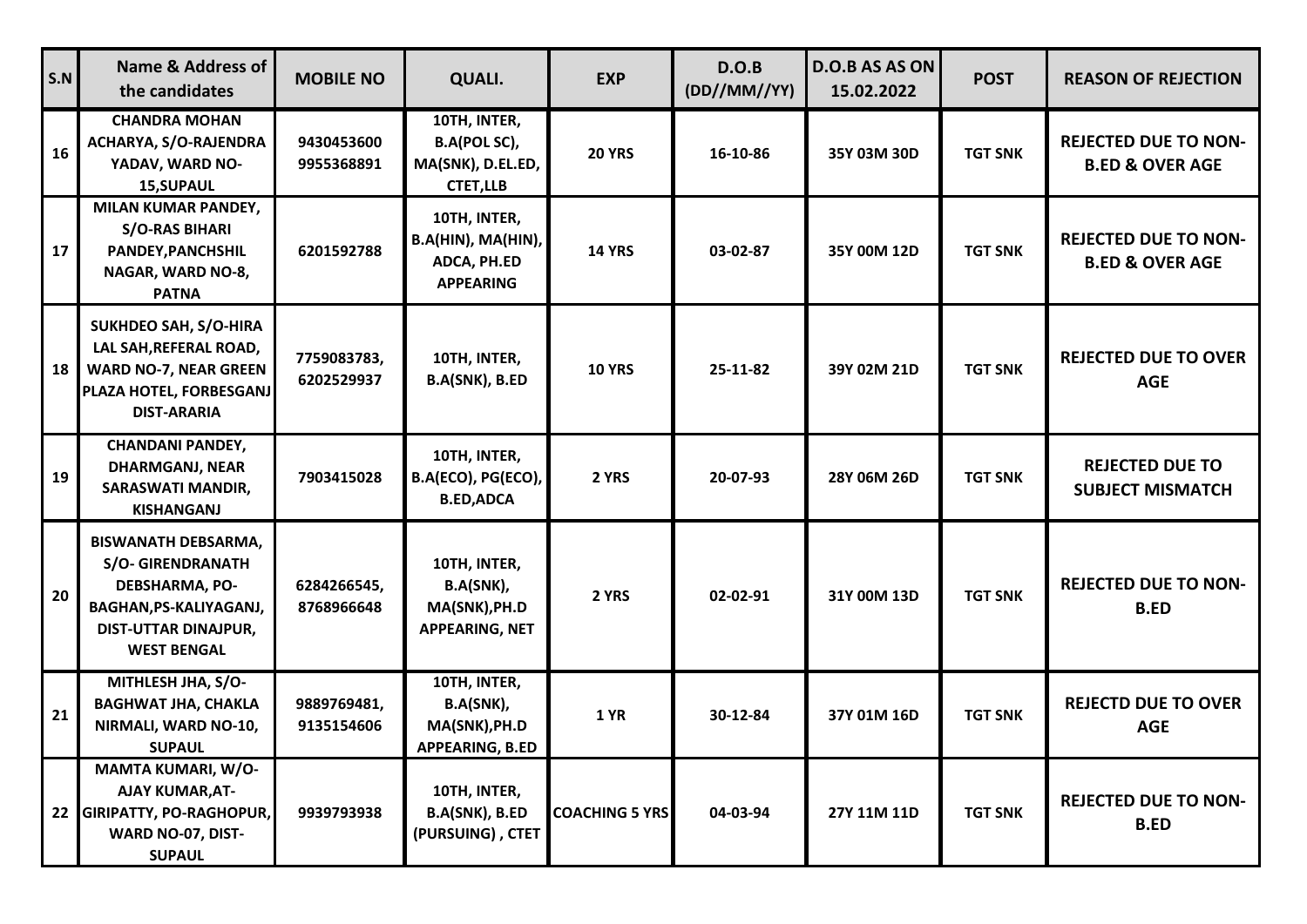| S.N | <b>Name &amp; Address of</b><br>the candidates                                                              | <b>MOBILE NO</b>          | <b>QUALI.</b>                                              | <b>EXP</b>  | D.O.B<br>(DD//MM//YY) | <b>D.O.B AS AS ON</b><br>15.02.2022 | <b>POST</b>      | <b>REASON OF REJECTION</b>                                                     |
|-----|-------------------------------------------------------------------------------------------------------------|---------------------------|------------------------------------------------------------|-------------|-----------------------|-------------------------------------|------------------|--------------------------------------------------------------------------------|
| 23  | <b>NEELAM KUMARI,</b><br>SAHARSA-INDIA                                                                      | 6377652446                | 10TH, INTER, B.ED,<br><b>B.LIS, ACHARYA</b>                |             | 06.05.1967            | 54Y 09M 09D                         | <b>TGT SNK</b>   | <b>REJECTED DUE TO OVER</b><br><b>AGE</b>                                      |
| 24  | PINKI KUMARI, D/O-<br><b>GOVIND SINGH, AT-</b><br>PATORI, PO-<br>PANCHGACHIA, PS-<br><b>BIHARA, SAHARSA</b> | 9939886728,<br>7859039705 | 10TH, INTER,<br><b>B.A(PSY)</b>                            | <b>NO</b>   | 05-04-92              | 29Y10M10D                           | <b>TGT HINDI</b> | <b>REJECTED DUE TO NON-</b><br><b>B.ED</b>                                     |
| 25  | <b>ANJANI THAKUR, D/O-</b><br>PREM KUMAR THAKUR,<br>AT+PO- KARNPUR, SUPAUL                                  | 8298649288                | 10TH, INTER, B.A<br>(HIN) M.A(HIN),<br><b>DCAT</b>         | <b>1 YR</b> | 30-11-87              | 34Y 02M 16D                         | <b>TGT HINDI</b> | <b>REJECTED DUE TO NON-</b><br><b>B.ED</b>                                     |
| 26  | KAVITA KUMARI, D/O-<br><b>BALESHWAR BHARTIYA, AT-</b><br><b>VIDYA PURI, WARD NO-</b><br>03, SUPAUL          | 7739191811                | 10TH, INTER,<br>B.A(PHILOSOPHY),<br><b>B.ED (PURSUING)</b> | <b>NO</b>   | 27-01-99              | 23Y 00M 19D                         | <b>TGT HINDI</b> | <b>REJECTED DUE TO NON-</b><br><b>B.ED</b>                                     |
| 27  | <b>JAYANTI KUMARI,</b>                                                                                      | 8617734344                | 10TH, INTER,<br>B.A(HINDI), B.ED                           | <b>NO</b>   | 01.01.1986            | 36Y 01M 14D                         | <b>TGT HINDI</b> | <b>REJECTED DUE TO OVER</b><br><b>AGE</b>                                      |
| 28  | SHIVANI KUMARI, W/O-<br><b>VIJAY MAHTO,</b><br><b>THAKURWARI ROAD,</b><br><b>SUPAUL</b>                     | 7033167525                | 10TH, INTER, B.A<br>(HIN) D.EL.ED                          | <b>1 YR</b> | 15-03-97              | 24Y 11M 01D                         | <b>TGT HINDI</b> | <b>REJECTED DUE TO NON-</b><br><b>B.ED</b>                                     |
| 29  | <b>RUBY KUMARI, D/O-</b><br><b>SHIVANAND THAKUR, AT-</b><br><b>VIDYA PURI, WARD NO-</b><br>02, SUPAUL       | 8873793349                | 10TH, INTER,<br>B.A(SOCIOLOGY),<br><b>B.ED</b>             | <b>NO</b>   | 15-12-83              | 38Y 02M 00D                         | <b>TGT HINDI</b> | <b>REJECTED DUE TO</b><br><b>SUBJECT MISMATCH</b>                              |
| 30  | <b>VEENA KUMARI, W/O-</b><br><b>DEEPAK KUMAR, AT-</b><br>MARAR, PS-MORKAHI,<br><b>KHAGARIYA</b>             | 7631077755,<br>6202930280 | 10TH, INTER,<br>B.A(HIN), MA(HIN), D<br>.EL.ED,            | 5 YRS       | 01-01-90              | 32Y 01M 14D                         | <b>TGT HINDI</b> | <b>REJECTED DUE TO</b><br><b>SHORTAGE OF ESSENTIAL</b><br><b>QUALIFICATION</b> |
| 31  | KOMAL RAJ, D/O-<br><b>BHAGWAT MANDAL,</b><br>AT+PO-HATWARIYA, VIA-<br>GAMHARIYA, SUPAUL                     | 8578897612                | 10TH, INTER,<br>B.A(HIN), D.EL.ED                          | 1YR         | 02-02-97              | 25Y 00M 13D                         | <b>TGT HINDI</b> | <b>REJECTED DUE TO NON-</b><br><b>B.ED</b>                                     |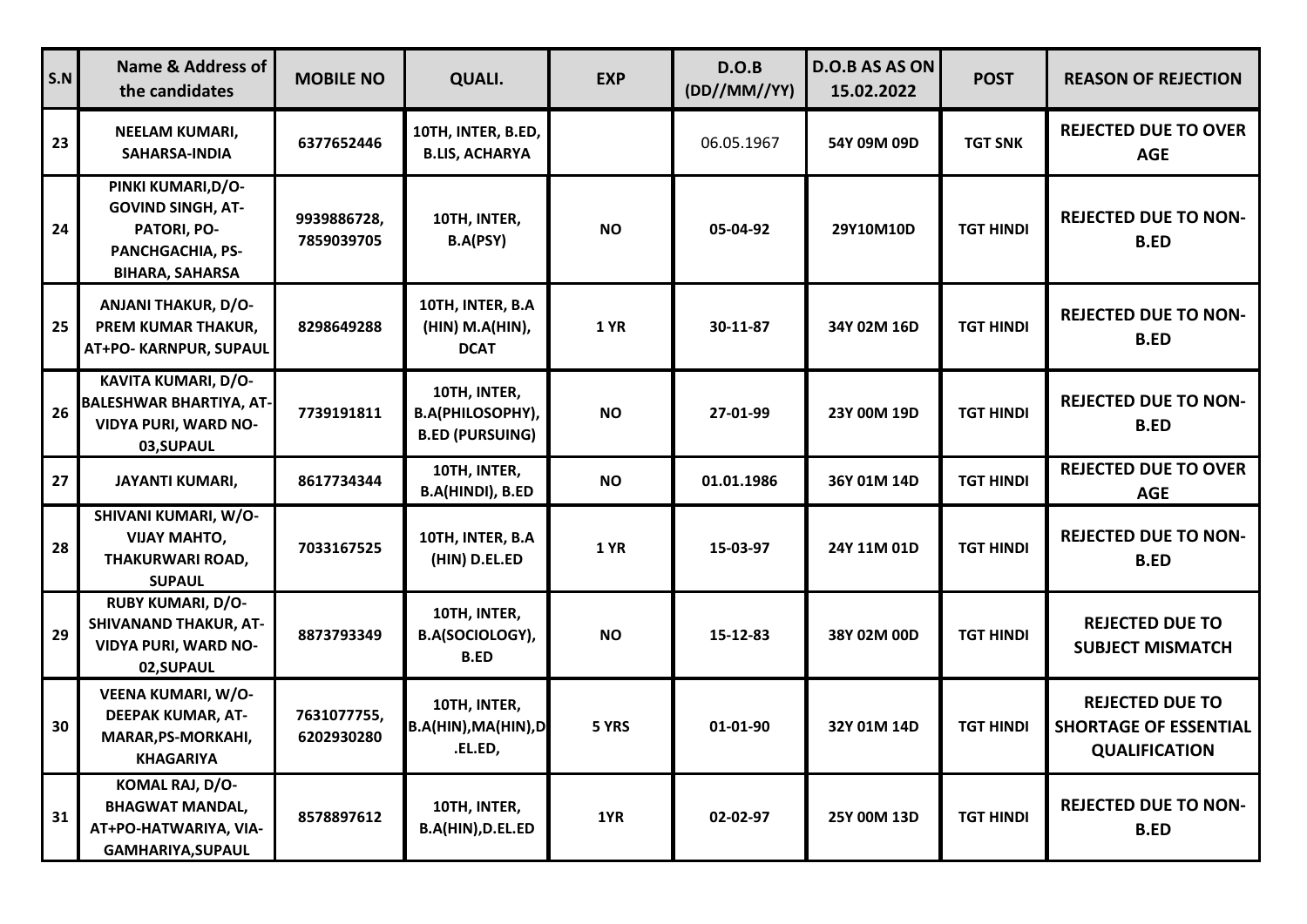| S.N | <b>Name &amp; Address of</b><br>the candidates                                                                        | <b>MOBILE NO</b>          | <b>QUALI.</b>                                             | <b>EXP</b>    | D.O.B<br>(DD//MM//YY) | <b>D.O.B AS AS ON</b><br>15.02.2022 | <b>POST</b>      | <b>REASON OF REJECTION</b>                                |
|-----|-----------------------------------------------------------------------------------------------------------------------|---------------------------|-----------------------------------------------------------|---------------|-----------------------|-------------------------------------|------------------|-----------------------------------------------------------|
| 32  | <b>MAMTA KUMARI, W/O-</b><br><b>JAGDISH MANDAL, AT-</b><br><b>KESHAVNAGAR, PO-</b><br>JOLHANIYA, PS-<br>PIPRA, SUPAUL | 9693060132,<br>9470784890 | 10TH, INTER,<br>B.A(HIN), MA(HIN),<br>D.EL.ED             | 7 YRS         | 08-11-94              | 27Y 03M 07D                         | <b>TGT HINDI</b> | <b>REJECTED DUE TO NON-</b><br><b>B.ED</b>                |
| 33  | <b>SURJEET KUMAR, S/O-</b><br><b>SURENDRA PRASAD,</b><br><b>PATNA</b>                                                 | 9471479449,<br>6200232896 | 10TH, INTER,<br><b>B.A(HISTORY)</b>                       | <b>15 YRS</b> | 01-03-82              | 29Y 11M 14D                         | <b>TGT HINDI</b> | <b>REJECTED DUE TO NON-</b><br><b>B.ED</b>                |
| 34  | SUBODH KUMAR JHA, S/O-<br>RAJENDRA JHA,<br><b>JHANJHARPUR,</b><br><b>MADHUBANI</b>                                    | 9971226229,<br>8799724144 | 10TH, INTER,<br>B.A(SNK), MA(SNK),<br><b>B.ED, STET</b>   | <b>1 YR</b>   | 04-01-92              | 30Y 01M 11D                         | <b>TGT HINDI</b> | <b>REJECTED DUE TO</b><br><b>SUBJECT MISMATCH</b>         |
| 35  | <b>CHANDRA MOHAN</b><br><b>ACHARYA, S/O-RAJENDRA</b><br>YADAV, WARD NO-<br>15, SUPAUL                                 | 9430453600<br>9955368891  |                                                           | <b>20 YRS</b> | 16-10-86              | 35Y 03M 30D                         | <b>TGT HINDI</b> | <b>REJECTED DUE TO NON-</b><br><b>B.ED</b>                |
| 36  | SOM SARASWAT, S/O-<br><b>DR.RAM SHARAN SINGH,</b><br><b>BHELAHA AIRPORT ROAD</b><br><b>MAIN GATE, KOLKATA</b>         | 9038972491                | 10TH, INTER,<br>B.A(HIN), MA(HIN),<br><b>B.ED, M.PHIL</b> | 16YRS         | 31-12-76              | 45Y 01M 15D                         | <b>TGT HINDI</b> | <b>REJECTED DUE TO OVER</b><br><b>AGE</b>                 |
| 37  | MILAN KUMAR PANDEY,<br><b>S/O-RAS BIHARI</b><br><b>PANDEY, PANCHSHIL</b><br>NAGAR, WARD NO-8,<br><b>PATNA</b>         | 6201592788                | 10TH, INTER,<br>B.A(HIN), MA(HIN),<br>ADCA, PH.ED         | <b>14 YRS</b> | 03-02-87              | 35Y 00M 12D                         | <b>TGT HINDI</b> | <b>REJECTED DUE TO NON-</b><br><b>B.ED</b>                |
| 38  | <b>CHANDANI PANDEY,</b><br><b>DHARMGANJ, NEAR</b><br><b>SARASWATI MANDIR,</b><br><b>KISHANGANJ</b>                    | 7903415028                | 10TH, INTER,<br>B.A(ECO), PG(ECO),<br><b>B.ED, ADCA</b>   | 2 YRS         | 20-07-93              | 28Y 06M 26D                         | <b>TGT HINDI</b> | <b>REJECTED DUE TO</b><br><b>SUBJECT MISMATCH</b>         |
| 39  | PRATIMA DEVI, W/O-<br>SAYANATH MISHRA,<br><b>VEENA, SUPAUL</b>                                                        | 8292269177                | 10TH, INTER,                                              |               | 10-10-80              | 41Y 04M 05D                         | <b>TGT HIN</b>   | <b>REJECTED DUE TO NON-</b><br><b>B.ED &amp; OVER AGE</b> |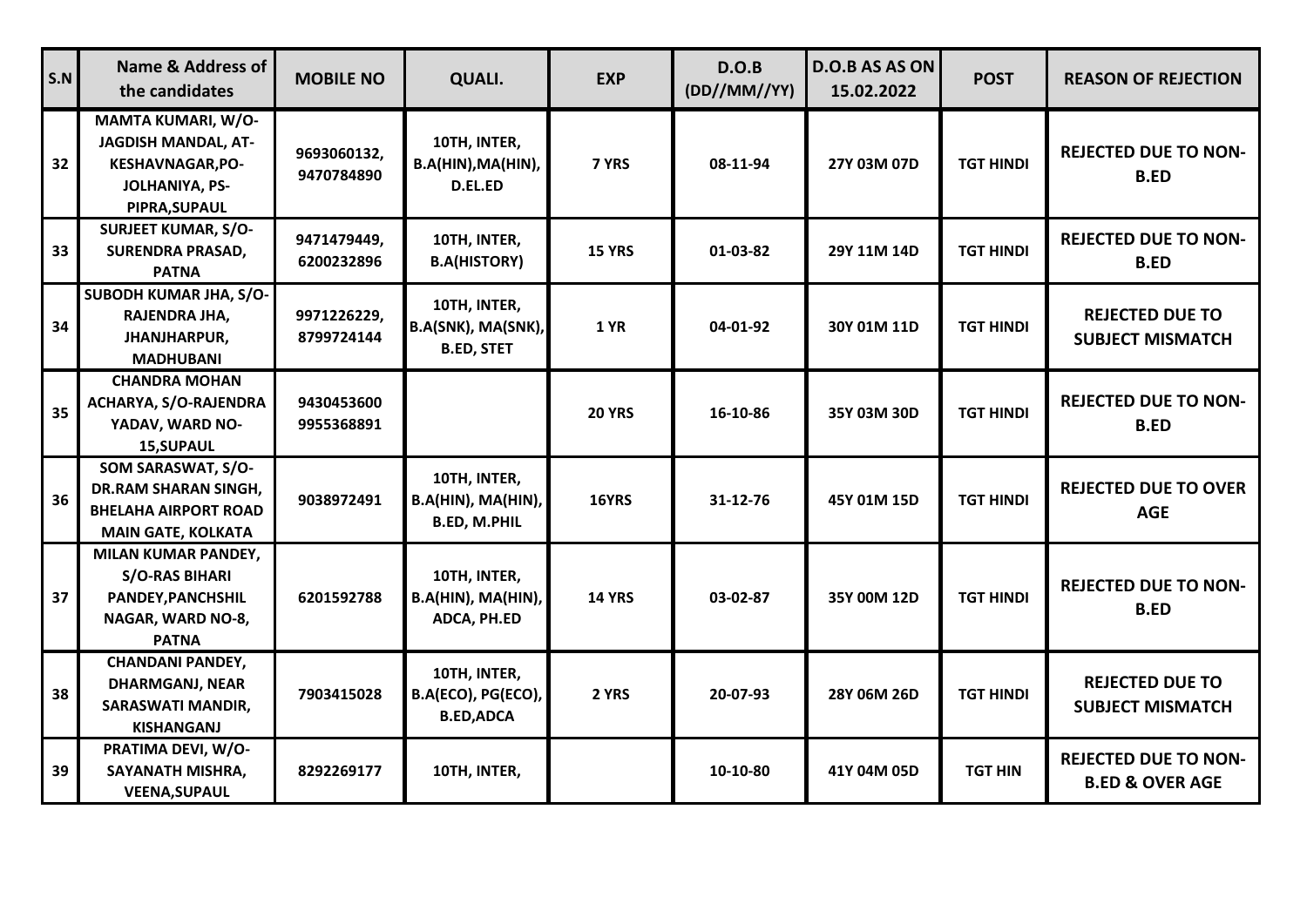| S.N | <b>Name &amp; Address of</b><br>the candidates                                                                                          | <b>MOBILE NO</b>          | <b>QUALI.</b>                                                                           | <b>EXP</b>                                                             | D.O.B<br>(DD//MM//YY) | <b>D.O.B AS AS ON</b><br>15.02.2022 | <b>POST</b>     | <b>REASON OF REJECTION</b>                 |
|-----|-----------------------------------------------------------------------------------------------------------------------------------------|---------------------------|-----------------------------------------------------------------------------------------|------------------------------------------------------------------------|-----------------------|-------------------------------------|-----------------|--------------------------------------------|
| 40  | <b>KRISHNA KUMAR, S/O-</b><br>KANHAIYA LAL MANDAL,<br>AT- TELIYA BATHAN, PO-<br>PARSAHA, KHAGARIA                                       | 7808853003                | 10TH, INTER,                                                                            |                                                                        | 11.12.1990            | 31Y 02M 40M                         | <b>TGT HIN</b>  | <b>REJECTED DUE TO NON-</b><br><b>B.ED</b> |
| 41  | <b>NEELAM KUMARI,</b><br>SAHARSA-INDIA                                                                                                  | 6377652446                | 10TH, INTER, B.ED,<br><b>B.LIS, ACHARYA</b>                                             |                                                                        | 06.05.1967            | 54Y 09M 09D                         | <b>TGT HIN</b>  | <b>REJECTED DUE TO OVER</b><br><b>AGE</b>  |
| 42  | <b>SURENDRA KUMAR</b><br>SUMAN, S/O-<br>RAGHUNANDAN YADAV,<br>AT-MEHASIMAR, PO-<br>SINGIAWAN, PS-<br><b>KISHANPUR, SUPAUL</b>           | 7903304845,<br>9835905008 | 10TH, I.SC,<br>B.SC(ZOOLOGY),<br><b>B.Ed</b>                                            |                                                                        | 12.09.1982            | 39Y 05M 03D                         | <b>TGT S.SC</b> | <b>REJECTED DUE TO OVER</b><br><b>AGE</b>  |
| 43  | RANJEET KUMAR JHA, S/O-<br>SUDARSHAN JHA, AT+PO-<br>PARSARMA, SUPAUL                                                                    | 9661176020,<br>9534457299 | 10TH, INTER,<br><b>B.A (POL.SCIENCE)</b><br>M.A(PURSUING),<br><b>B.Ed (PURSUING)</b>    | <b>10 YEARS IN</b><br><b>GOLDEN PUBLIC</b><br>SCHOOL,<br><b>SUPAUL</b> | 31.01.1990            | 32Y 00M 15D                         | <b>TGT S.SC</b> | <b>REJECTED DUE TO NON-</b><br><b>B.ED</b> |
| 44  | <b>AKASH KUMAR, S/O-</b><br><b>SHANKAR PODDAR, AT+PO-</b><br>NARHI, SHIVPURI, WARD<br>NO-03, KSHANPUR,<br><b>SUPAUL</b>                 | 8340483220,<br>9065139087 | 10TH, I.SC,<br><b>B.A(HISTORY),</b><br>D.El.Ed                                          |                                                                        | 06.03.1995            | 26Y 11M 09D                         | <b>TGT S.SC</b> | <b>REJECTED DUE TO NON-</b><br><b>B.ED</b> |
| 45  | SANTOSH KUMAR SINGH,<br><b>S/O- ASHOK KUMAR</b><br>SINGH, AT- MALIK TOLA, PO<br>KALIGARH, VIA- MIRGANJ,<br><b>BARHARIA, SIWAN-BIHAR</b> | 9939499705,<br>7004125120 | 10TH, INTER,<br><b>B.A(ECO.),</b><br>M.A(ECO), B.ED,<br>M.ED, CTET, STET,<br><b>TET</b> |                                                                        | 25.03.1986            | 35Y 10M 21D                         | <b>TGT S.SC</b> | <b>REJECTED DUE TO OVER</b><br><b>AGE</b>  |
| 46  | SANJAY KUMAR, S/O-<br><b>MAHENDRA MANDAL, AT-</b><br><b>BASUA, PO- BASBITTI,</b><br><b>SUKHPUR, SUPAUL</b>                              | 9534428301                | 10TH, I.COM, B.A<br>(POL.SCI.), D.EL.ED,<br><b>BTET</b>                                 |                                                                        | 01.02.1984            | 38y 0m 14d                          | <b>TGT S.SC</b> | <b>REJECTED DUE TO OVER</b><br><b>AGE</b>  |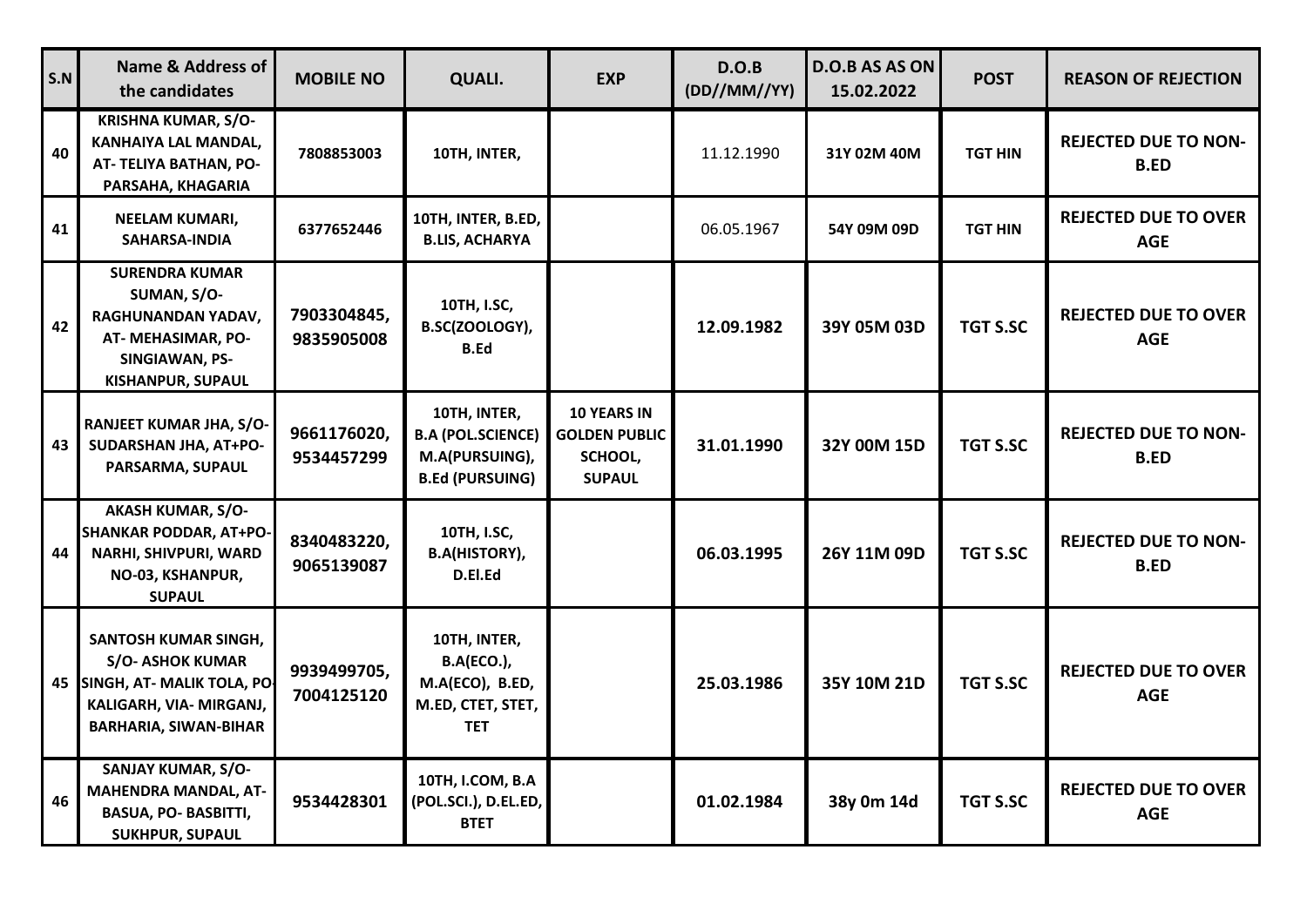| S.N | Name & Address of<br>the candidates                                                                                    | <b>MOBILE NO</b>          | <b>QUALI.</b>                                                                             | <b>EXP</b> | D.O.B<br>(DD//MM//YY) | <b>D.O.B AS AS ON</b><br>15.02.2022 | <b>POST</b>     | <b>REASON OF REJECTION</b>                        |
|-----|------------------------------------------------------------------------------------------------------------------------|---------------------------|-------------------------------------------------------------------------------------------|------------|-----------------------|-------------------------------------|-----------------|---------------------------------------------------|
| 47  | <b>VIKAS CHANDAN, S/O-</b><br>UMESH SHARMA, AT- UMA-<br><b>VISHNULOK, ADARSH</b><br>NAGAR, KHAGAUL, PATNA              | 9534519918                | 10TH, I.SC,<br><b>B.A(HISTORY),</b><br><b>M.A(PUBLIC</b><br>ADMIN.), B.ED,<br><b>CTET</b> |            | 02.11.1985            | 36Y 03M 13D                         | <b>TGT S.SC</b> | <b>REJECTED DUE TO OVER</b><br><b>AGE</b>         |
| 48  | RAJESH KUMAR SINGH, S/O-<br>RAJ KUMAR SINGH, QR NO-<br>QT5, KALIMELA COLONY,<br>PO- JAMADOBA,<br>DHANBAD, JHARKHAND    | 7323085562                | 10TH, I.SC,<br><b>B.A(HISTORY),</b><br><b>M.A(PUBLIC</b><br>ADMIN.), JTET, STET           |            | 01.03.1976            | 45Y 11M 14D                         | <b>TGT S.SC</b> | <b>REJECTED DUE TO OVER</b><br><b>AGE</b>         |
| 49  | <b>RAJNISH KUMAR SINGH,</b><br>S/O- PRABHU NATH SINGH,<br>AT-PIPRAHI, PO+PS-<br><b>RAGHOPUR, SUPAUL</b>                | 8678827251                | 10TH, I.SC,<br>B.A(HISTORY), P.G,<br><b>B.ED</b>                                          |            | 01.03.1984            | 37Y 11M 14D                         | <b>TGT S.SC</b> | <b>REJECTED DUE TO OVER</b><br><b>AGE</b>         |
|     | NIBHA RANI, W/O- RAJESH<br>50 RANJAN JHA, AT- WARD NO<br>25, NEAR PLY MILL, SUPAUL                                     | 9708472677,<br>8292912619 | 10TH, I.A,<br><b>B.A(HISTORY), B.ED</b>                                                   |            | 11.12.1986            | 35Y 02M 04D                         | <b>TGT S.SC</b> | <b>REJECTED DUE TO OVER</b><br><b>AGE</b>         |
| 51  | <b>ANAND ROSHAN, S/O-</b><br><b>BHARAT LAL PODDAR, AT-</b><br>KOSHI ROAD, WARD NO-<br>16, SUPAUL                       | 9508171127                | 10TH, I.SC,<br>B.A(POL.SCI.)                                                              |            | 09.09.1997            | 24Y 05M 06D                         | <b>TGT S.SC</b> | <b>REJECTED DUE TO NON-</b><br><b>B.ED</b>        |
| 52  | SONI KUMARI SHARMA,<br>D/O-RADHESHYAM<br>SHARMA, AT- JHAKHRAHI,<br><b>WARD NO-26, SUPAUL</b>                           | 7367976170,<br>7979931068 | 10TH, I.A,<br>B.A(PSYC), M.A<br>(PSYCH), B.ED, CTET<br>$(6-8)$                            |            | 12.01.1994            | 28Y 01M 03D                         | <b>TGT S.SC</b> | <b>REJECTED DUE TO</b><br><b>SUBJECT MISMATCH</b> |
| 53  | MITHILESH KUMAR YADAV,<br><b>S/O- ASHOK KUMAR</b><br>YADAV, AT-SHYAMNAGAR,<br>PO-SONAPUR,<br><b>NARPATGANJ, ARARIA</b> | 8084800264                | 10TH, I.A,<br>B.A(SOCIO), M.A<br>(SOCIO), B.ED                                            |            | 04.05.1990            | 31Y 09M 11D                         | <b>TGT S.SC</b> | <b>REJECTED DUE TO</b><br><b>SUBJECT MISMATCH</b> |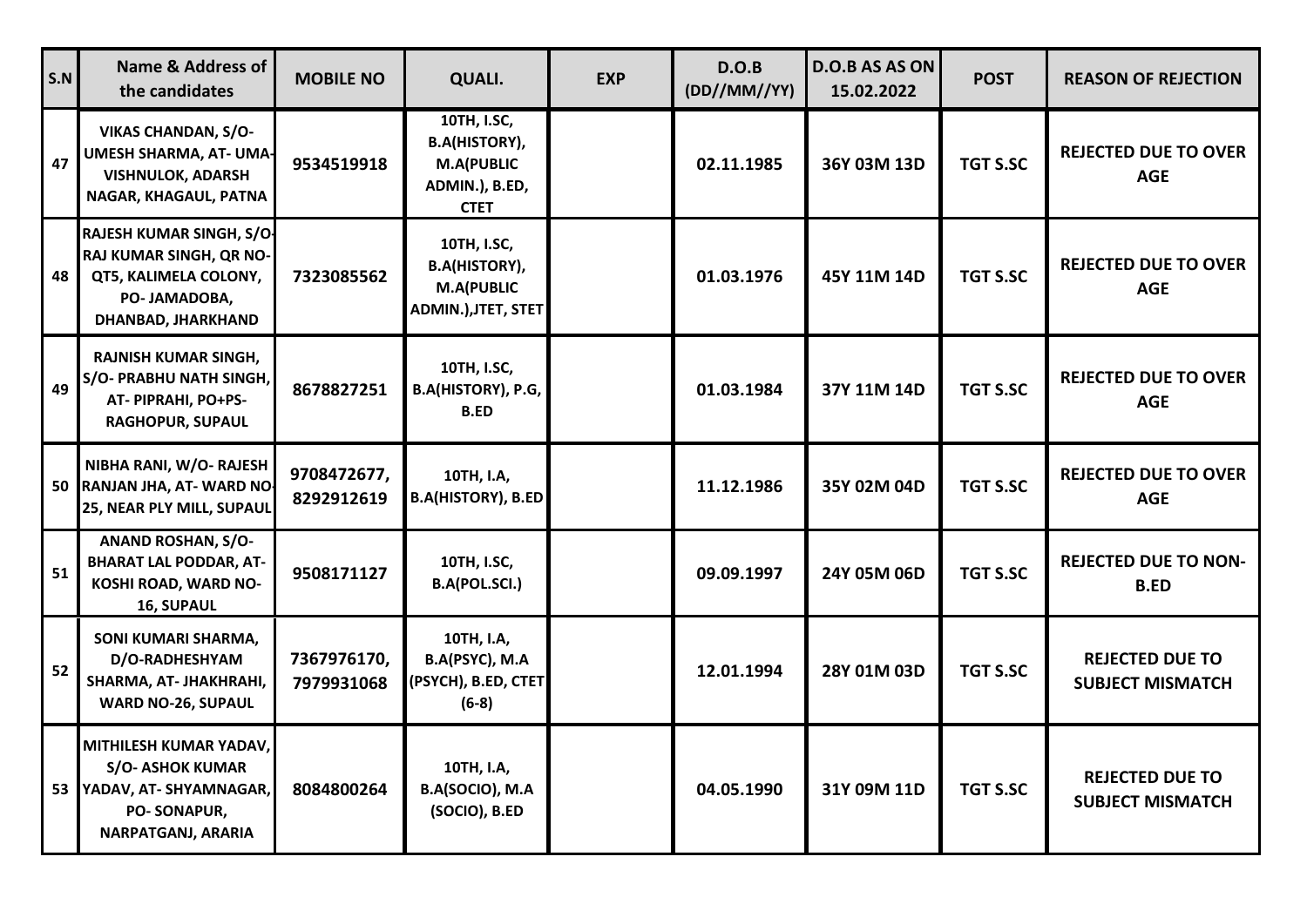| S.N | <b>Name &amp; Address of</b><br>the candidates                                                                                | <b>MOBILE NO</b>          | <b>QUALI.</b>                                                               | <b>EXP</b> | D.O.B<br>(DD//MM//YY) | D.O.B AS AS ON<br>15.02.2022 | <b>POST</b>     | <b>REASON OF REJECTION</b>                        |
|-----|-------------------------------------------------------------------------------------------------------------------------------|---------------------------|-----------------------------------------------------------------------------|------------|-----------------------|------------------------------|-----------------|---------------------------------------------------|
| 54  | KAVITA KUMARI, W/O-<br><b>BALESHWAR BHARITYA, AT-</b><br><b>VIDYAPURI, WARD NO-02,</b><br><b>SUPAUL</b>                       | 7739191811                | 10TH, I.SC,<br>B.A(PHIL), B.ED                                              |            | 27.01.1999            | 23Y 00M 18D                  | <b>TGT S.SC</b> | <b>REJECTED DUE TO</b><br><b>SUBJECT MISMATCH</b> |
| 55  | MD ABDULLAH, S/O-MD<br>KHALID, AT-WARD NO-20,<br><b>SUPAUL</b>                                                                | 9931412311,<br>8210511305 | 10TH, I.A,<br><b>B.A(POL.SCI), CTET</b><br>(boath paper)                    |            | 22.05.1994            | 27Y 08M 24D                  | <b>TGT S.SC</b> | <b>REJECTED DUE TO NON-</b><br><b>B.ED</b>        |
| 56  | USHA KUMARI, W/O-<br><b>MUKESH KUMAR, AT-</b><br><b>MADHURI BHAWAN,</b><br><b>CHITRAGUPTA NAGAR,</b><br>WARD NO-15, KHAGARIA, | 9507493992,<br>8252375615 | 10TH, I.A,<br>B.A(POL.SCI),<br>M.A(POL.SCI.),<br>B.ED,                      |            | 01.03.1982            | 39Y 11M 14D                  | <b>TGT S.SC</b> | <b>REJECTED DUE TO OVER</b><br><b>AGE</b>         |
| 57  | PRIYANKA KUMARI, W/O-<br><b>MUKESH KUMAR THAKUR,</b><br>AT+PO- BINA, SUPAUL                                                   | 9773961203                | 10TH, I.A,<br>B.A(POL.SCI.),<br>M.A(POL.SCI.),                              |            | 24.12.1992            | 29Y 01M 22D                  | TGT S.SC        | <b>REJECTED DUE TO NON-</b><br><b>B.ED</b>        |
| 58  | ANITA KUMARI, D/O-<br>SUDHA SHANKAR JHA,<br>TRISHUL CHOWK,<br>PANCHWATI CHOWK,<br><b>WARD NO-17, SAHARSA</b>                  | 8409445558                | 10TH, I.A, B.A, M.A,<br><b>B.ED</b>                                         |            | 05.05.1987            | 34Y 09M 10D                  | <b>TGT S.SC</b> | <b>REJECTED DUE TO</b><br><b>SUBJECT MISMATCH</b> |
| 59  | <b>MOHDAASHIQUE M HAKIM</b><br>AZAD, S/O-M HAKIM<br>AZAD, AT-WARD NO-23,<br><b>HUSSAIN CHOWK, SUPAUL</b>                      | 7210344990                | 10TH, I.A,<br><b>B.A(URDU HONS.,</b><br><b>HISTORY</b><br>OPTIONAL), D.L.Ed |            | 02.02.1996            | 26Y 00M 13D                  | <b>TGT S.SC</b> | <b>REJECTED DUE TO NON-</b><br><b>B.ED</b>        |
| 60  | SITESH KUMAR, S/O-<br><b>SHYAM MOHAN LAL, AT-</b><br>RAJENDRA NAGAR, GAJNA<br><b>CHOWK, SUPAUL</b>                            | 7979968027                | 10TH, INTER,<br><b>B.A(HISTORY),</b><br>M.A(HISTORY),<br><b>B.ED</b>        |            | 01.01.1983            | 39Y 01M 14D                  | <b>TGT S.SC</b> | <b>REJECTED DUE TO OVER</b><br><b>AGE</b>         |
| 61  | VAISHALI SINHA, S/O- RAM<br>RATAN PRASAD, AT- N.K.<br>PRASAD, HOUSE OF HIRA<br><b>CHOUDHARY, OPP. POWER</b><br><b>GRID</b>    | 7667697756                | 10TH, INTER,<br>B.A(SOCIOLOGY),<br>M.A(SOCIOLOGY),<br>B.ED,                 |            | 04.03.1992            | 30Y 00M 27D                  | <b>TGT S.SC</b> | <b>REJECTED DUE TO</b><br><b>SUBJECT MISMATCH</b> |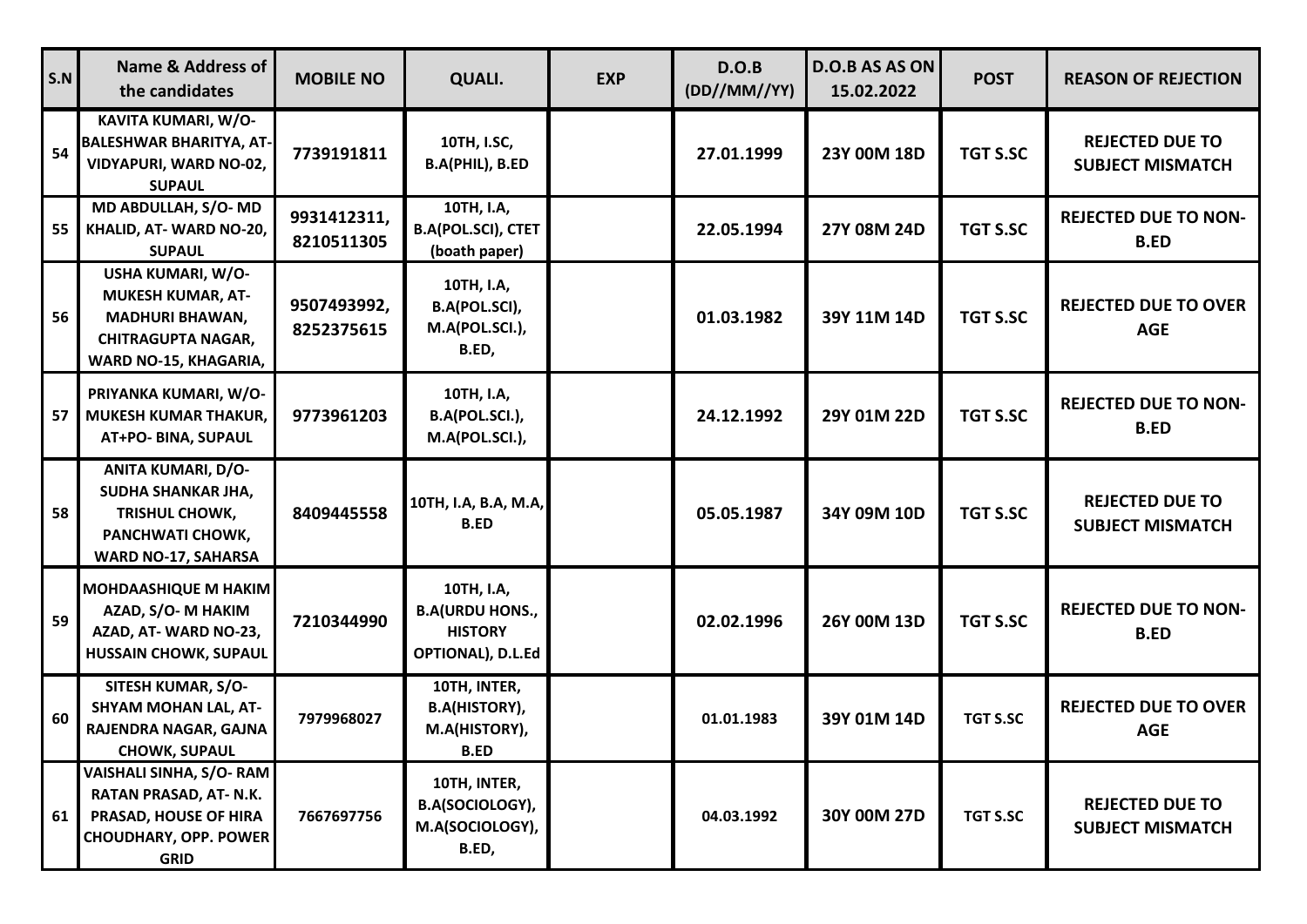| S.N | <b>Name &amp; Address of</b><br>the candidates                                                                                 | <b>MOBILE NO</b>          | QUALI.                                                    | <b>EXP</b>     | D.O.B<br>(DD//MM//YY) | <b>D.O.B AS AS ON</b><br>15.02.2022 | <b>POST</b>     | <b>REASON OF REJECTION</b>                        |
|-----|--------------------------------------------------------------------------------------------------------------------------------|---------------------------|-----------------------------------------------------------|----------------|-----------------------|-------------------------------------|-----------------|---------------------------------------------------|
| 62  | SURY MANI JHA, S/O- SHIV<br><b>BHUSHAN JHA, AT+PO-</b><br><b>BARAIL, WARD NO-02,</b><br><b>SUPAUL</b>                          | 9472387687,<br>7324085820 | 10TH, I.SC,<br>B.A(HIS.), D.El.Ed.                        |                | 05.04.1998            | 22Y 10M 10D                         | <b>TGT S.SC</b> | <b>REJECTED DUE TO NON-</b><br><b>B.ED</b>        |
| 63  | <b>RAKESH KUMAR ROUSHAN,</b><br>S/O-SONE LAL MANDAL,<br>AT-PIPRAHI, PO-BHAN,<br>VIA- MITHAI, PS-<br><b>GHAILARH, MADHEPURA</b> | 9122188203,<br>9708870708 | 10TH, INTER,<br>B.A(POL.SCI.), B.ED,<br><b>CTET</b>       |                | 15.01.1984            | 38Y 01M 00D                         | <b>TGT S.SC</b> | <b>REJECTED DUE TO OVER</b><br><b>AGE</b>         |
| 64  | SACHIN KUMAR YADAV,<br>S/O- DHIRENDRA YADAV,<br>AT-DUNIYA, PO-<br><b>BHAWANIPUR, PS-</b><br>PRATAPGANJ, SUPAUL                 | 8541939379,<br>8051998269 | 10TH, I.SC,<br>B.A(ECO.), DL.ED                           |                | 03.04.1995            | 26Y 10M 12D                         | <b>TGT S.SC</b> | <b>REJECTED DUE TO NON-</b><br><b>B.ED</b>        |
| 65  | <b>BRAJESH KUMAR, S/O-</b><br>LAKHAN PRASAD YADAV,<br>AT-KUMHET, PO-LOUDH,<br><b>SUPAUL</b>                                    | 7764083864                | 10TH, INTER, B.A                                          |                | 06.03.1983            | 38Y 11M 09D                         | <b>TGT S.SC</b> | <b>REJECTED DUE TO OVER</b><br><b>AGE</b>         |
| 66  | <b>DEWANAND SAHU, S/O-</b><br><b>RABINDRA SARANI,</b><br>KADAMATALA, MATIGARA,<br>SILIGURI, DARJEELING,<br><b>WEST BENGAL</b>  | 8820911641,<br>9382031721 | 10TH, INTER,<br><b>B.TECH (ELCT&amp;</b><br>COMMU), B.ED, |                | 01.06.1994            | 27Y 8M 14D                          | <b>TGT MATH</b> | <b>REJECTED DUE TO</b><br><b>SUBJECT MISMATCH</b> |
| 67  | <b>BHASHKAR SAKSENA, S/O-</b><br>UPENDRA SHARMA, AT+PO-<br>HARO, THANA BIHPUR,<br><b>BHAGALPUR</b>                             | 9039223327,<br>8368021698 | 10TH, I.SC, B.E (E<br>&C), B.ED                           | <b>8 YEARS</b> | 25.10.1985            | 36Y 03M 20D                         | <b>TGT MATH</b> | <b>REJECTED DUE TO OVER</b><br><b>AGE</b>         |
| 68  | <b>MONIKA SINGH, D/O-</b><br><b>MANOJ KUMAR SINGH, AT-</b><br><b>KAPURI MODI LANE,</b><br><b>BARARI BHAGALPUR</b>              | 8619708025                | 10TH, I.SC,<br>B.SC(MATHS),<br><b>B.TECH</b>              | 2 YEARS        | 01.01.1998            | 23Y 06M 23D                         | <b>TGT MATH</b> | <b>REJECTED DUE TO NON-</b><br><b>B.ED</b>        |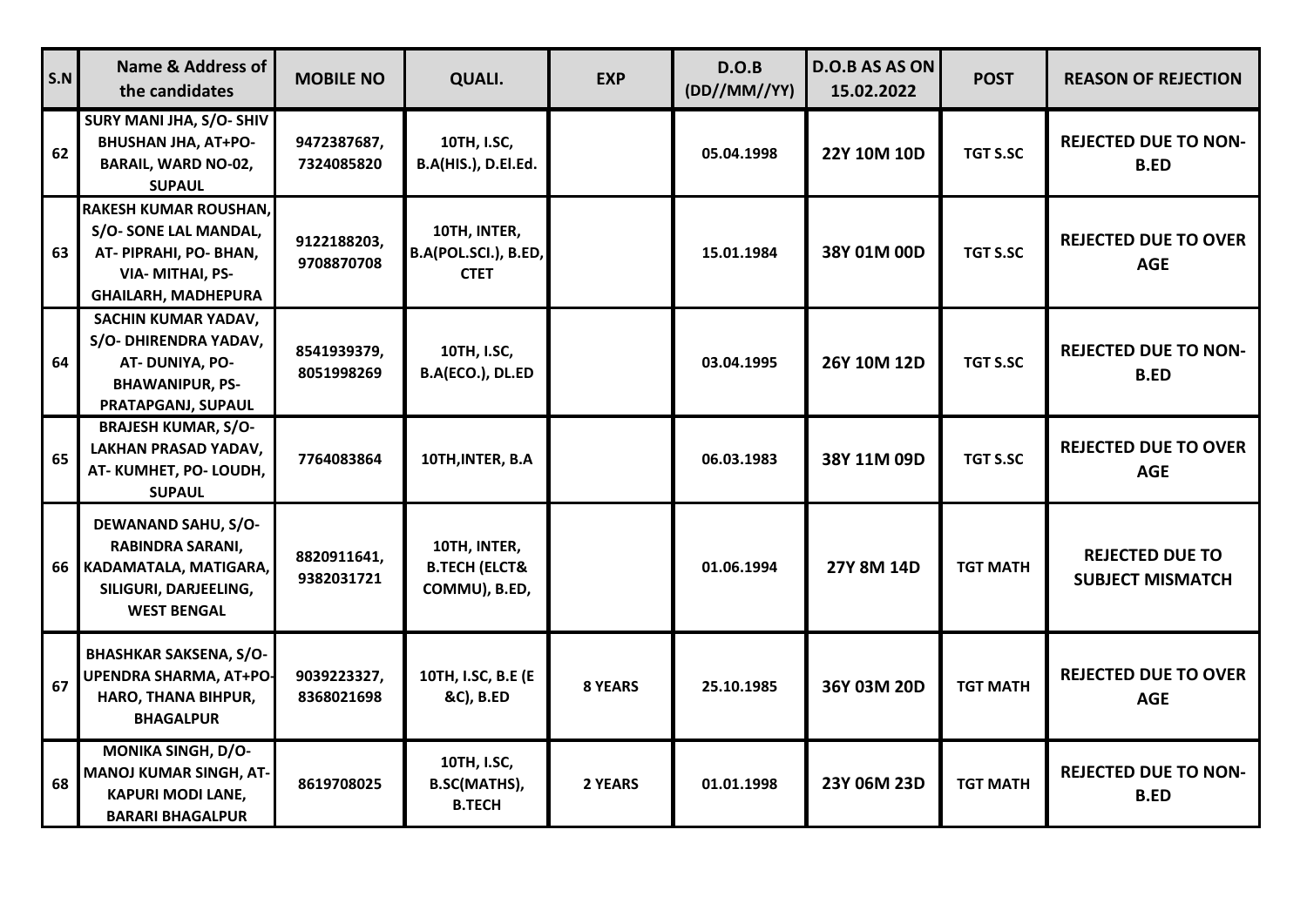| S.N | Name & Address of<br>the candidates                                                                                                                         | <b>MOBILE NO</b>         | <b>QUALI.</b>                                                               | <b>EXP</b> | D.O.B<br>(DD//MM//YY) | <b>D.O.B AS AS ON</b><br>15.02.2022 | <b>POST</b>     | <b>REASON OF REJECTION</b>                        |
|-----|-------------------------------------------------------------------------------------------------------------------------------------------------------------|--------------------------|-----------------------------------------------------------------------------|------------|-----------------------|-------------------------------------|-----------------|---------------------------------------------------|
| 69  | <b>BASUDEV JHA, S/O-</b><br>SUBODH JHA, AT+PO-<br><b>KARANPUR, SUPAUL</b>                                                                                   | 8298638025               | 10TH, I.SC,<br>B.SC(MATHS), B.ED. 01 YEARS IN RSM<br><b>M.SC (PURUSING)</b> |            | 11.07.1981            | 40Y 07M 04D                         | <b>TGT MATH</b> | <b>REJECTED DUE TO OVER</b><br><b>AGE</b>         |
| 70  | <b>SAURABH SHARAN, S/O-</b><br><b>GOPAL SHARAN SINGH,</b><br>C/O- B.K.SINGH, 1st FLOOR,<br>33, KIDWAIPURI, PATNA                                            | 6207160700<br>6200506178 | 10TH, I.SC,<br>B.E(CIVIL), L.L.B                                            |            | 01.07.1963            | 58Y 7M 14D                          | <b>TGT MATH</b> | <b>REJECTED DUE TO OVER</b><br><b>AGE</b>         |
| 71  | AJIT KUMAR, S/O- ------------<br>---, AT- RAIPURA, PO-PS-<br><b>FATUHA, PATNA</b>                                                                           | 7272933093               | 10TH, I.SC,<br><b>B.TECH(MECH.)</b>                                         |            | 13.11.1987            | 34Y 03M 02D                         | <b>TGT MATH</b> | <b>REJECTED DUE TO NON-</b><br><b>B.ED</b>        |
| 72  | <b>ASHISH SHANER, S/O- SHIV</b><br><b>SHANKER, AT- C/O-</b><br>LAXMIPATI SAHAY,<br>BAKERGANJ, BAJAJA,<br><b>PATNA</b>                                       | 9798300770<br>9199399362 | 10TH, I.SC,<br>B.TECH(MECH.),<br><b>B.ED (PURSUING)</b>                     |            | 13.09.1993            | 28Y 05M 02D                         | <b>TGT MATH</b> | <b>REJECTED DUE TO</b><br><b>SUBJECT MISMATCH</b> |
| 73  | AMOD KUMAR, S/O-<br>RAMCHANDRA YADAV, AT-<br><b>BISHANPUR, PO- BASAHA,</b><br><b>PS- PIPRA, SUPAUL</b>                                                      | 8319552087               | 10TH, I.SC, B.TECH,<br>M.TECH. B.ED, CTET                                   |            | 21.01.1993            | 29Y 00M 24D                         | <b>TGT MATH</b> | <b>REJECTED DUE TO</b><br><b>SUBJECT MISMATCH</b> |
| 74  | RAVI KUMAR, S/O-<br><b>GAJADHAR NATH TIWARI,</b><br><b>C/O- MUNNA KUMAR</b><br>TIWARI, PANCHAITIYA<br><b>AKHARA NEAR TAJ</b><br><b>COLONY, P.S- KOTWALI</b> | 9546734095               | 10TH, I.SC, BCA,<br>MCA, B.ED (2nd<br><b>YEAR APPEARING)</b>                |            | 30.09.1994            | 26Y 06M 05D                         | <b>TGT MATH</b> | <b>REJECTED DUE TO</b><br><b>SUBJECT MISMATCH</b> |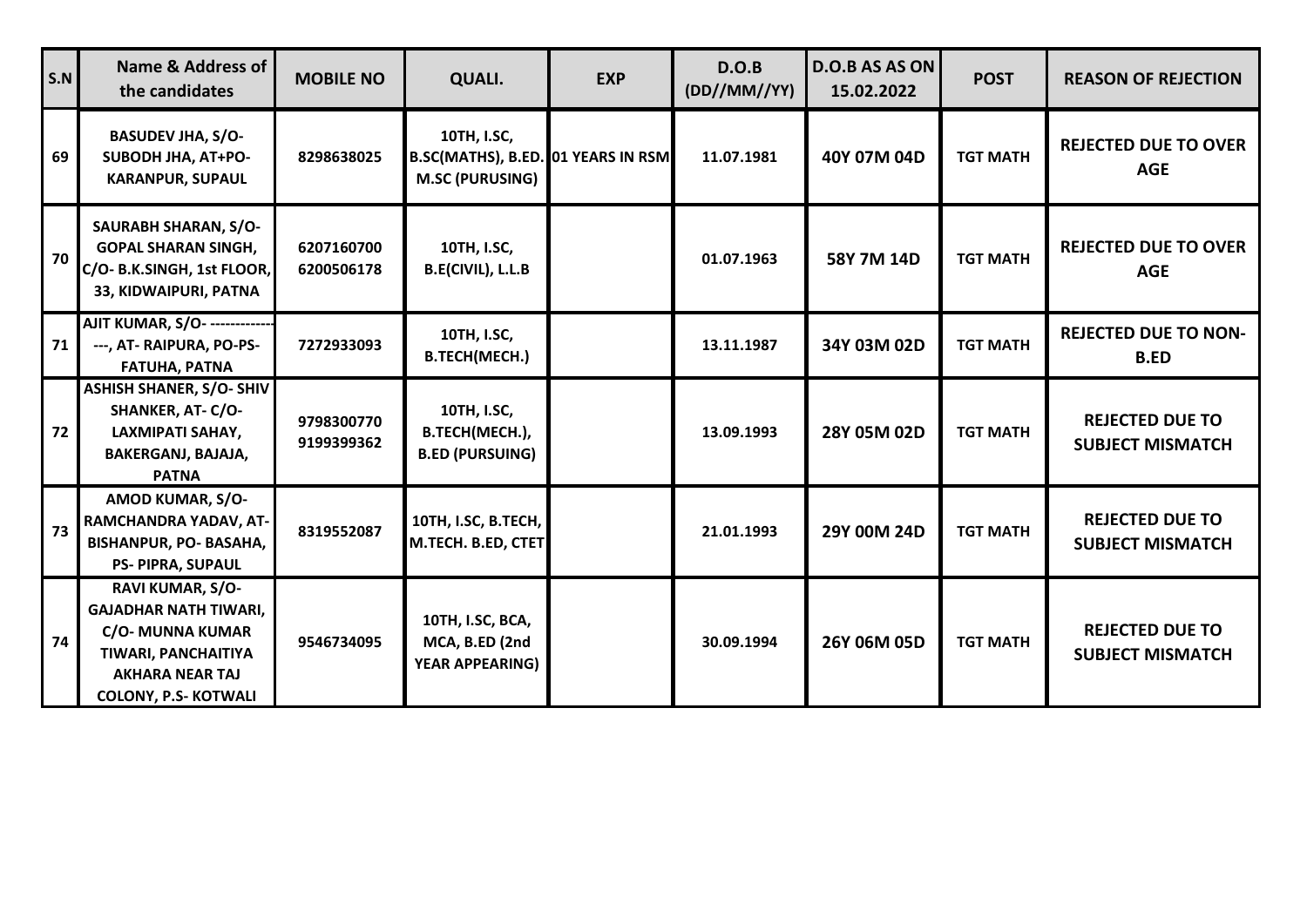| S.N | <b>Name &amp; Address of</b><br>the candidates                                                                                                                             | <b>MOBILE NO</b>          | <b>QUALI.</b>                                         | <b>EXP</b> | D.O.B<br>(DD//MM//YY) | D.O.B AS AS ON<br>15.02.2022 | <b>POST</b>     | <b>REASON OF REJECTION</b>                                               |
|-----|----------------------------------------------------------------------------------------------------------------------------------------------------------------------------|---------------------------|-------------------------------------------------------|------------|-----------------------|------------------------------|-----------------|--------------------------------------------------------------------------|
| 75  | JISHAN ALAM, S/O-RAZI<br>ALAM, AT-HOUSE NO-119<br>AW, ROAD NO-4S, MART<br><b>CITY TOWNSHIP, NEAR JAP</b><br>CAMP-III, KARMTAND,<br>PO+PS- GOVINDPUR,<br>DHANBAD, JHARKHAND | 8102880762                | 10TH, I.SC,<br>B.SC(MATH), B.ED,<br><b>CTET, STET</b> |            | 06.01.1987            | 35Y 01M 09D                  | <b>TGT MATH</b> | <b>REJECTED DUE TO OVER</b><br><b>AGE</b>                                |
| 76  | <b>CHIRANJEEV KUMAR, S/O-</b><br>LAL BAHADUR ROY, AT+PO-<br>THARAHI, VIA- ANDHRA<br>THARHI, MADHUBANI                                                                      | 9835645706                | 10TH, I.SC,<br>B.SC(ELECT.), B.ED                     |            | 11.01.1986            | 36Y 01M 04D                  | <b>TGT MATH</b> | <b>REJECTED DUE TO OVER</b><br><b>AGE</b>                                |
| 77  | <b>KRISHNANAND MALLICK,</b><br><b>S/O- PRAKASH KUMAR</b><br>MALLICK, AT-BHIRKHI,<br>WARD NO-24,<br><b>MADHEPURA</b>                                                        | 9570535896,<br>7903375867 | 10TH, I.SC, BCA,<br>MCA, PGDCA                        |            | 26.01.1992            | 30Y 00M 20D                  | <b>TGT MATH</b> | <b>REJECTED DUE TO</b><br><b>SUBJECT MISMATCH</b>                        |
| 78  | <b>SUNNY KUMAR, S/O-</b><br><b>DEODUTT PRASAD, AT-</b><br><b>AUNTA HISSATAR, PO-</b><br><b>MOKAMA GHAT, PATNA</b>                                                          | 8210062228                | 10TH,<br>I.SC, B.SC(MATH),<br><b>B.ED</b>             |            | 03.03.1986            | 35Y 11M 12D                  | <b>TGT MATH</b> | <b>REJECTED DUE TO OVER</b><br><b>AGE</b>                                |
| 79  | <b>MAHESH KUMAR, S/O-</b><br><b>BALDEO MANDAL, AT-</b><br>MUNGROURA, JAMALPUR-<br><b>MUNGER</b>                                                                            |                           | 10TH,<br>I.SC, B.SC(MATH),<br><b>B.ED, BTET</b>       |            | 15.08.1973            | 48Y 06M 00D                  | <b>TGT MATH</b> | <b>REJECTED DUE TO OVER</b><br><b>AGE</b>                                |
| 80  | <b>SAGAR KUMAR, S/O----------</b><br>------------, AT- ANANDPURI,<br><b>WEST BORING CANAL</b><br><b>ROAD, PATNA</b>                                                        | 7546988898                | 10TH, I.SC, B.TECH,<br><b>MBA</b>                     |            | 24.12.1980            | 41Y 01M 22D                  | <b>TGT MATH</b> | <b>REJECTED DUE TO</b><br><b>SUBJECT MISMATCH AND</b><br><b>OVER AGE</b> |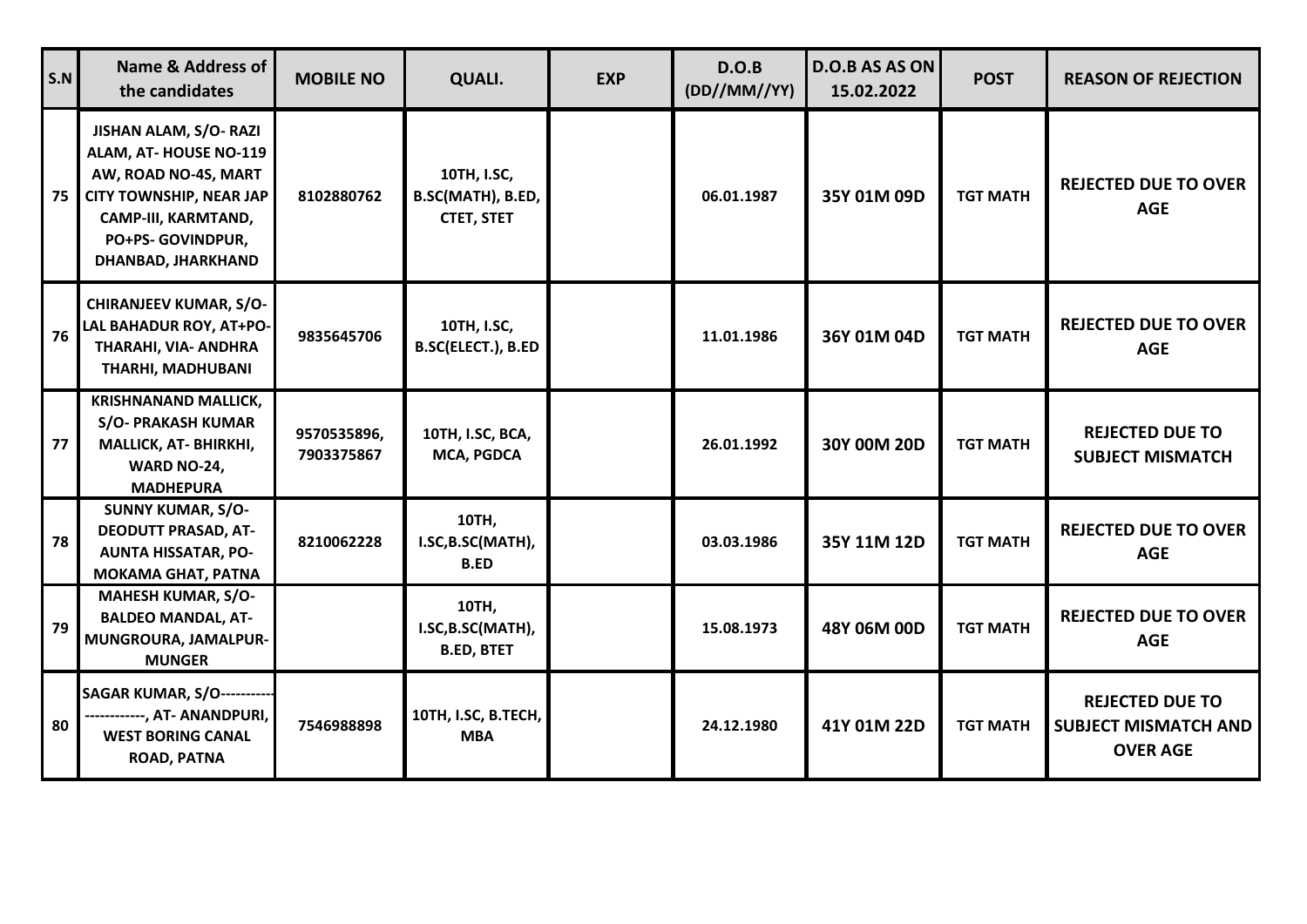| S.N | <b>Name &amp; Address of</b><br>the candidates                                                                                            | <b>MOBILE NO</b>          | <b>QUALI.</b>                                         | <b>EXP</b>                               | D.O.B<br>(DD//MM//YY) | <b>D.O.B AS AS ON</b><br>15.02.2022 | <b>POST</b>     | <b>REASON OF REJECTION</b>                        |
|-----|-------------------------------------------------------------------------------------------------------------------------------------------|---------------------------|-------------------------------------------------------|------------------------------------------|-----------------------|-------------------------------------|-----------------|---------------------------------------------------|
| 81  | AMAN KUMAR SINGH, S/O-<br><b>GAJENDRA PRASAD SINGH,</b><br>AT-LAHUAR, PO-TELHAR,<br>PS- MAHISHI, SAHARSA                                  | 7766884008,<br>7982415501 | 10TH, I.SC, BCA,<br><b>B.ED, CTET(BOATH</b><br>PAPER) |                                          | 09.12.1993            | 28Y 02M 06D                         | <b>TGT MATH</b> | <b>REJECTED DUE TO</b><br><b>SUBJECT MISMATCH</b> |
| 82  | <b>BHARAT KUMAR, S/O-</b><br>DILIP CHANDRA NAYAK, AT-<br><b>JHAKHARAHI, WARD NO-</b><br>26, SUPAUL                                        | 7004555405,<br>7562042759 | 10TH, I.SC, B.TECH,<br><b>M.TECH</b>                  |                                          | 25.04.1992            | 29Y 09M 21D                         | <b>TGT MATH</b> | <b>REJECTED DUE TO</b><br><b>SUBJECT MISMATCH</b> |
| 83  | NIRAJ KUMAR JHA, S/O-<br>PREM NATH JHA, AT-<br><b>SUKHPUR, SUPAUL</b>                                                                     | 9691373637,<br>7558598017 | 10TH, I.SC, B.E,<br><b>B.ED, M.SC</b>                 |                                          | 15.02.1987            | 35Y 00M 00D                         | <b>TGT MATH</b> | <b>REJECTED DUE TO</b><br><b>SUBJECT MISMATCH</b> |
| 84  | SUMIT KUMAR JHA, S/O-<br><b>SUBODH JHA, AT- SOLHANI,</b><br><b>WARD NO-15, SUPAUL</b>                                                     | 6207260834                | 10TH, I.SC,<br>B.SC(MATH),                            |                                          | 07.10.1995            | 26Y 04M 08D                         | <b>TGT MATH</b> | <b>REJECTED DUE TO NON-</b><br><b>B.ED</b>        |
| 85  | SHIWANI KUMARI, W/O-<br>ANIL KUMAR YADAV, AT-<br>CHIKNI, VIA- BHAPTIYAHI,<br><b>PO-SARAIGARGH, PS-</b><br><b>KISHANPUR, SUPAUL</b>        | 7050123243,<br>8709252811 | 10TH, I.SC,<br>B.TECH(ECE), B.ED,                     | <b>8 YEARS IN RSM</b><br><b>AS A PRT</b> | 29.08.1992            | 29Y 05M 16D                         | <b>TGT MATH</b> | <b>REJECTED DUE TO</b><br><b>SUBJECT MISMATCH</b> |
| 86  | <b>SUDHANSHU KUMAR</b><br>SAURABH, S/O- PAWAN<br><b>KUMAR TIWARY, AT-</b><br><b>DEORH, PO-</b><br><b>GHOGHARDIHA,</b><br><b>MADHUBANI</b> | 7873276336,<br>8862836484 | 10TH, I.SC, B.TECH,<br><b>B.ED, CTET</b>              |                                          | 02.05.1995            | 26Y 09M 13D                         | <b>TGT MATH</b> | <b>REJECTED DUE TO</b><br><b>SUBJECT MISMATCH</b> |
| 87  | ANAND KUMAR JHA, S/O-<br>JAYPRAKASH JHA, AT-<br><b>BRAHMIN TOLA, WARD NO-</b><br>23, SUPAUL                                               | 9304503831                | 10TH, I.SC,<br>B.SC(MATH),                            |                                          | 02.01.1995            | 27Y 01M 13D                         | <b>TGT MATH</b> | <b>REJECTED DUE TO NON-</b><br><b>B.ED</b>        |
| 88  | MUKESH KUMAR, S/O-<br><b>MAHENDRA MEHTA, AT-</b><br>KAMALPUR, PO-CHITTI,<br><b>MADHEPURA</b>                                              | 8825149616                | 10TH, I.SC,<br>B.A(HINDI), BCA,<br>MCA, B.ED          |                                          | 03.01.1989            | 33Y 01M 12D                         | <b>TGT MATH</b> | <b>REJECTED DUE TO</b><br><b>SUBJECT MISMATCH</b> |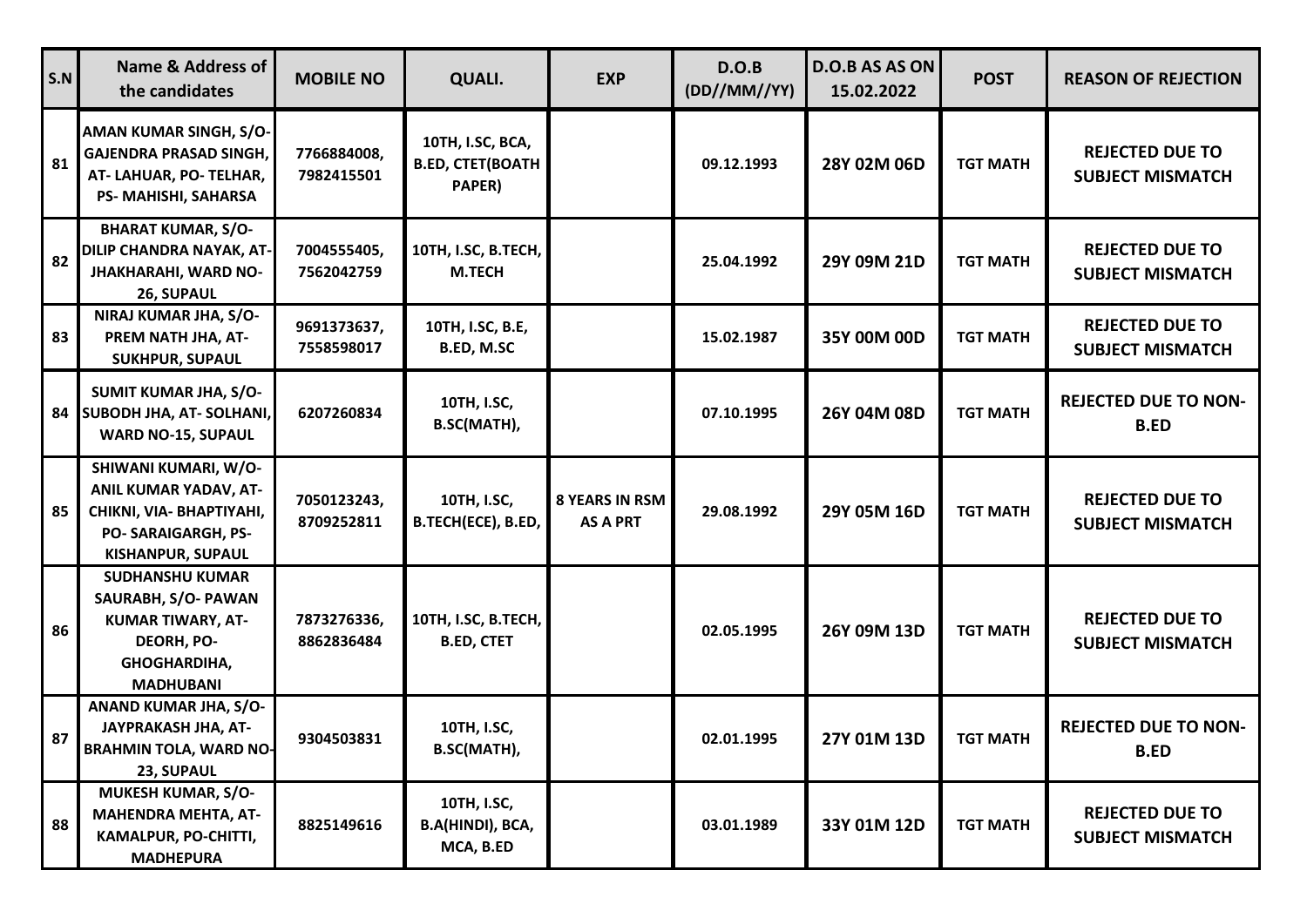| S.N | <b>Name &amp; Address of</b><br>the candidates                                                                                            | <b>MOBILE NO</b>          | <b>QUALI.</b>                                                     | <b>EXP</b> | D.O.B<br>(DD//MM//YY) | D.O.B AS AS ON<br>15.02.2022 | <b>POST</b>     | <b>REASON OF REJECTION</b>                        |
|-----|-------------------------------------------------------------------------------------------------------------------------------------------|---------------------------|-------------------------------------------------------------------|------------|-----------------------|------------------------------|-----------------|---------------------------------------------------|
| 89  | PANKAJ KUMAR SINGH,<br>S/O-TUFAN SINGH, AT-<br><b>VIDYAPURI, WARD NO-02,</b><br><b>SUPAUL</b>                                             | 7454957454                | 10TH, I.SC, B.SC,                                                 |            | 15.10.1996            | 25Y 02M 10D                  | <b>TGT MATH</b> | <b>REJECTED DUE TO NON-</b><br><b>B.ED</b>        |
| 90  | SANJAY KUMAR JHA, S/O-<br>DEO CHANDARA JHA,<br>MAHAMAYA COLLEGE, M.P                                                                      | 9285411100                | 10TH, I.SC, B.SC,<br><b>B.ED</b>                                  |            | 02.10.1971            | 50Y 04M 13D                  | <b>TGT MATH</b> | <b>REJECTED DUE TO OVER</b><br><b>AGE</b>         |
| 91  | <b>RADHE KUMAR, S/O-</b><br>RAJNENDRA MANDAL, AT-<br>AJAN, PO- HARDI, SUPAUL                                                              | 7033300778,<br>7352606074 | 10TH, I.SC,<br><b>B.SC(PHYSICS)</b>                               |            | 03-03-01              | 20Y 11M 12D                  | TGT SCI.        | <b>REJECTED DUE TO NON-</b><br><b>B.ED</b>        |
| 92  | <b>ANAND SHREY, S/O-</b><br><b>BHANU PRATAP VERMA,</b><br>13B, RAJENDRA NAGAR,<br><b>PATNA</b>                                            | 9826467394                | 10TH, I.SC, B.E,<br><b>MASTER IN TECH.</b>                        |            | 03.07.1995            | 26Y 07M 13D                  | TGT SCI.        | <b>REJECTED DUE TO</b><br><b>SUBJECT MISMATCH</b> |
| 93  | <b>CHANDAN KUMAR</b><br>CHOUDHARY, S/0- ----------,<br><b>NEAR PWD BABUTOLA,</b><br><b>BANKA</b>                                          | 9931443745,<br>8210255525 | 10TH, I.SC,<br>B.SC(CHEM.), B.ED,<br><b>CTET</b>                  |            | 16-05-85              | 36Y 08M 30M                  | TGT SCI.        | <b>REJECTED DUE TO OVER</b><br><b>AGE</b>         |
|     | <b>SUBHRAJIT GHOSH, S/O-</b><br><b>ASHOKE KUMAR GHOSE,</b><br>94 VIVEKANAND PALLY, WARD<br>NO-13, ARAMBAGH,<br><b>HOOGHLY-WEST BENGAL</b> | 7001829678                | 10TH, I.SC,<br><b>B.SC(PURE SCI.),</b><br>M.SC(CHEM) B.ED,        |            | 29-03-86              | 35Y 10M 17D                  | TGT SCI.        | <b>REJECTED DUE TO OVER</b><br><b>AGE</b>         |
| 95  | <b>MADHAV KUMAR VERMA,</b><br><b>S/O- MATHURA PRASAD</b><br>DAS, AT- JAGATPUR, PO-<br><b>BARAIL, SUPAUL</b>                               | 8603650576                | 10TH, I.SC,<br>B.SC(ZOOLOGY),<br>D.El.Ed, BETET,<br><b>BSITET</b> |            | 15.07.1977            | 44Y 07M 0D                   | TGT SCI.        | <b>REJECTED DUE TO OVER</b><br><b>AGE</b>         |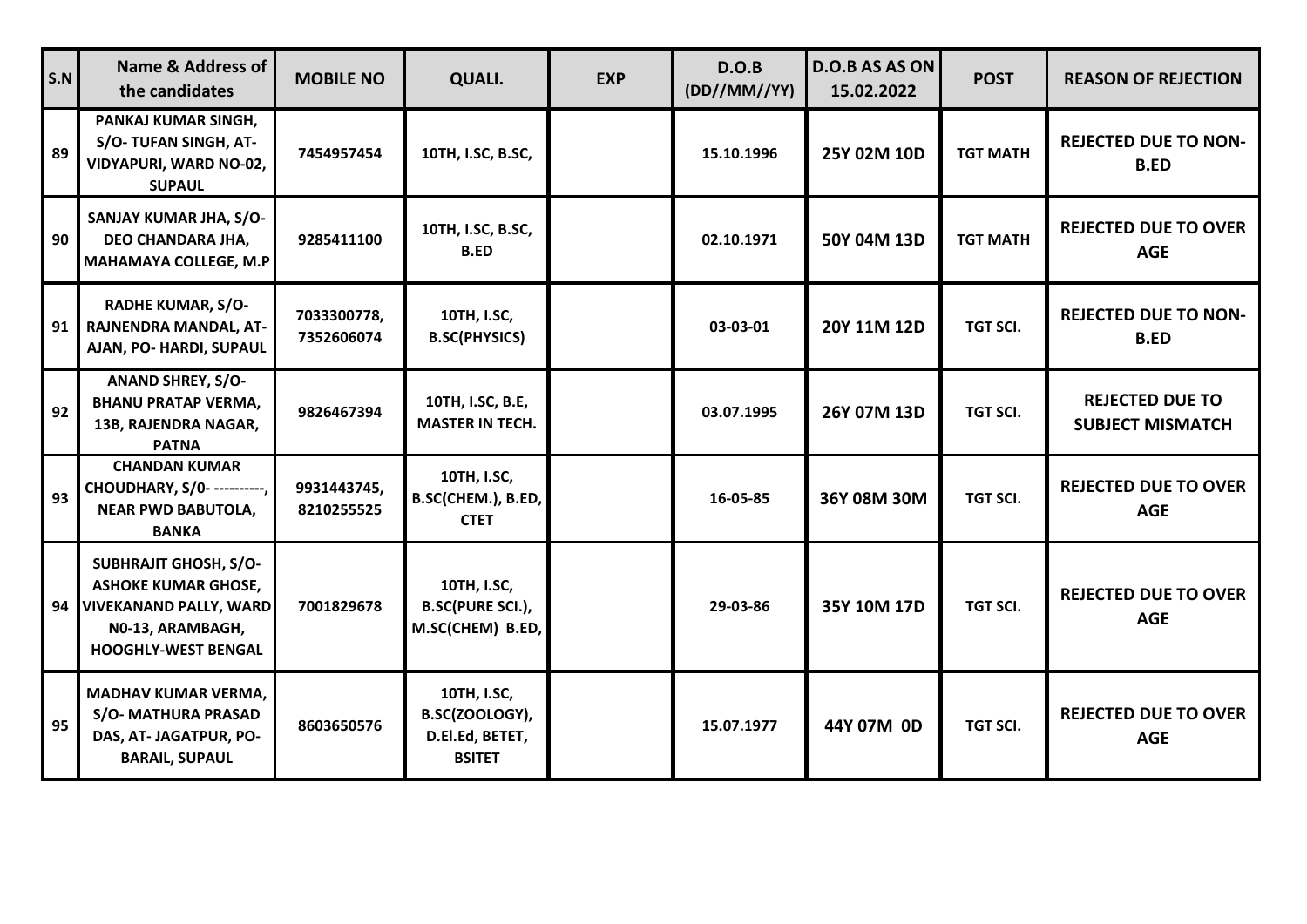| S.N | <b>Name &amp; Address of</b><br>the candidates                                                                            | <b>MOBILE NO</b>          | <b>QUALI.</b>                                                               | <b>EXP</b> | D.O.B<br>(DD//MM//YY) | <b>D.O.B AS AS ON</b><br>15.02.2022 | <b>POST</b>     | <b>REASON OF REJECTION</b>                        |
|-----|---------------------------------------------------------------------------------------------------------------------------|---------------------------|-----------------------------------------------------------------------------|------------|-----------------------|-------------------------------------|-----------------|---------------------------------------------------|
|     | <b>DEWANAND SAHU, S/O-</b><br>RABINDRA SARANI,<br>96 KADAMATALA, MATIGARA,<br>SILIGURI, DARJEELING,<br><b>WEST BENGAL</b> | 8820911641,<br>9382031721 | 10TH, INTER,<br><b>B.TECH (ELCT&amp;</b><br>COMMU), B.ED,                   |            | 01.06.1994            | 27Y 8M 14D                          | TGT SCI.        | <b>REJECTED DUE TO</b><br><b>SUBJECT MISMATCH</b> |
| 97  | <b>ALOK KUMAR, S/O-</b><br>SUBHASH CHANDRA JHA,<br>AT-SATARWAR, PO-<br><b>MAHISHI, SAHARSA</b>                            | 7004261851,<br>8981499154 | 10TH, INTER, B.TECH<br>(C.S), B.ED, CTET                                    |            | 03.08.1993            | 28Y 06M 12D                         | <b>TGT SCI.</b> | <b>REJECTED DUE TO</b><br><b>SUBJECT MISMATCH</b> |
| 98  | <b>BASUDEV JHA, S/O-</b><br>SUBODH JHA, AT+PO-<br><b>KARANPUR, SUPAUL</b>                                                 | 8298638025                | 10TH, I.SC,<br>B.SC(MATHS), B.ED. 01 YEARS IN RSM<br><b>M.SC (PURUSING)</b> |            | 11.07.1981            | 40Y 07M 04D                         | TGT SCI.        | <b>REJECTED DUE TO OVER</b><br><b>AGE</b>         |
| 99  | <b>SURAJ KUMAR, S/O- KIRAN</b><br>LAL DAS, MELA CAMPUS,<br><b>WARD NO-02, SUPAUL</b>                                      | 6205732934                | 10TH, I.SC,<br><b>B.SC(PHY)</b>                                             |            | 01.03.1999            | 22Y 11M 14D                         | <b>TGT SCI.</b> | <b>REJECTED DUE TO NON-</b><br><b>B.ED</b>        |
| 100 | <b>BHUSHAN KUMAR, S/O-</b><br><b>HEMANT KUMAR MISHRA,</b><br>AT-KAKO BIGHA, PO-<br><b>MAGHRA, NALANDA</b>                 | 9304710776                | 10TH, I.SC,<br>B.E(ENG.)                                                    |            | 04.04.1991            | 30Y 10M 11D                         | <b>TGT SCI.</b> | <b>REJECTED DUE TO</b><br><b>SUBJECT MISMATCH</b> |
| 101 | NIRAJ KUMAR, S/O- KIRAN<br>LAL DAS, MELA CAMPUS,<br><b>WARD NO-02, SUPAUL</b>                                             | 6205732934                | 10TH, I.SC,<br><b>B.SC(CHEM)</b>                                            |            | 12.02.1995            | 27Y 00M 03D                         | <b>TGT SCI.</b> | <b>REJECTED DUE TO NON-</b><br><b>B.ED</b>        |
| 102 | <b>ANIKET KUMAR MISHRA,</b><br><b>S/O- SURESH KUMAR</b><br>MISHRA, WARD NO-02,<br><b>SUPAUL</b>                           | 7903458202,<br>7349907580 | 10TH, I.SC,<br>B.SC(CHEM.), D.LED                                           |            | 15.08.1996            | 26Y 04M 30D                         | <b>TGT SCI.</b> | <b>REJECTED DUE TO NON-</b><br><b>B.ED</b>        |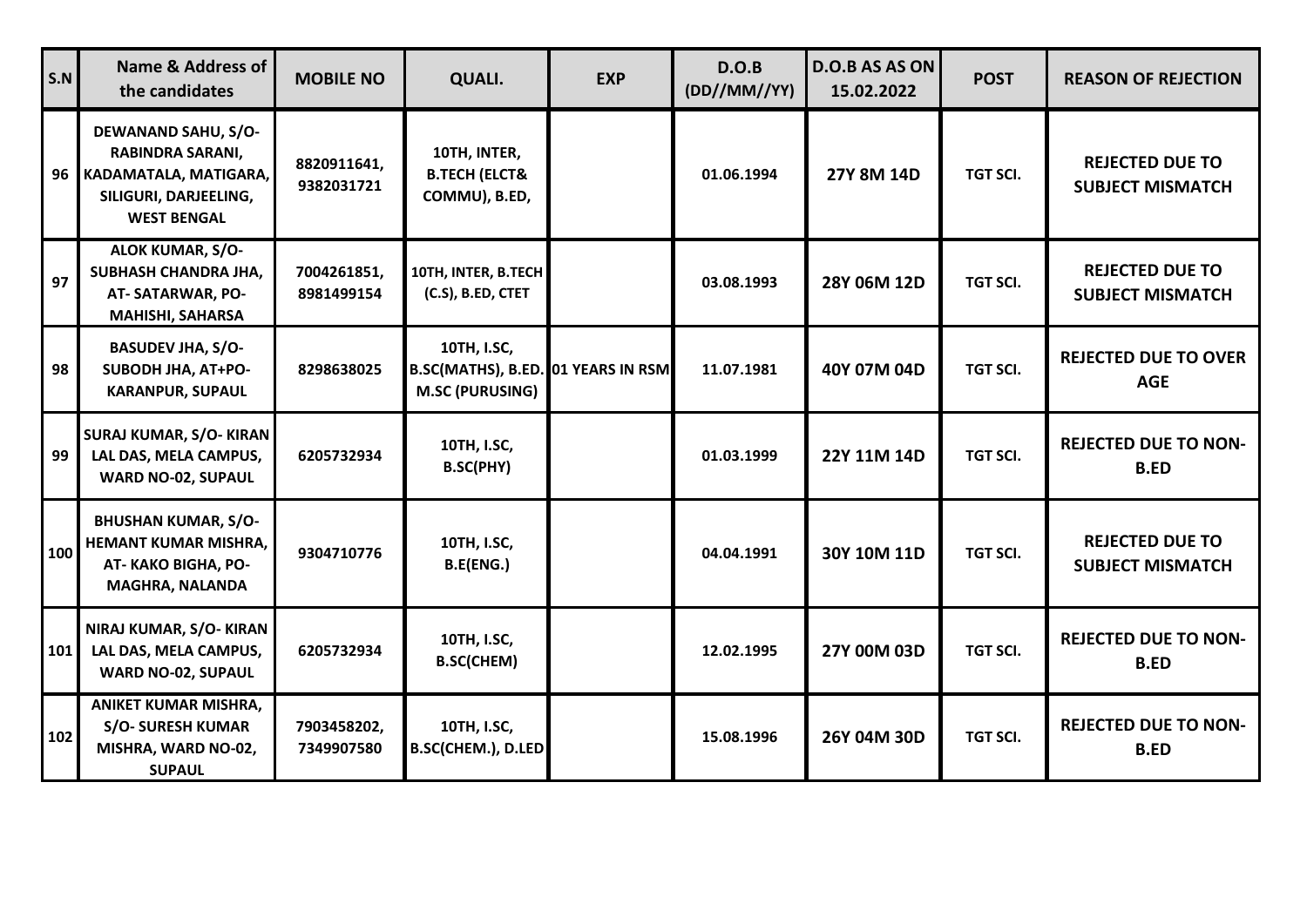| S.N | <b>Name &amp; Address of</b><br>the candidates                                                                                                                    | <b>MOBILE NO</b>          | <b>QUALI.</b>                                  | <b>EXP</b> | D.O.B<br>(DD//MM//YY) | D.O.B AS AS ON<br>15.02.2022 | <b>POST</b>     | <b>REASON OF REJECTION</b>                        |
|-----|-------------------------------------------------------------------------------------------------------------------------------------------------------------------|---------------------------|------------------------------------------------|------------|-----------------------|------------------------------|-----------------|---------------------------------------------------|
| 103 | <b>BHARTENDU MISHRA, S/O-</b><br><b>SUDHIR MISHRA,</b><br>PATKAPARA TEA STATE<br>POST-PATKAPARA,<br>ALIPURDUAR, WB-736121                                         | 7903458202,<br>7349907580 | 10TH, I.SC, B.SC,<br>M.SC, B.ED                |            | 15.08.1986            | 35Y 06M 00D                  | <b>TGT SCI.</b> | <b>REJECTED DUE TO OVER</b><br><b>AGE</b>         |
| 104 | <b>KRISHNANAND MALLICK,</b><br><b>S/O- PRAKASH KUMAR</b><br>MALLICK, AT- BHIRKHI,<br>WARD NO-24,<br><b>MADHEPURA</b>                                              | 9570535896,<br>7903375867 | 10TH, I.SC, BCA,<br>MCA, PGDCA                 |            | 26.01.1992            | 30Y 00M 20D                  | <b>TGT SCI.</b> | <b>REJECTED DUE TO NON-</b><br><b>B.ED</b>        |
| 105 | <b>SUDHANSHU KUMAR</b><br>SAURABH, S/O- PAWAN<br><b>KUMAR TIWARY, AT-</b><br>DEORH, PO-<br><b>GHOGHARDIHA,</b><br><b>MADHUBANI</b>                                | 7873276336,<br>8862836484 | 10TH, I.SC, B.TECH,<br><b>B.ED, CTET</b>       |            | 02.05.1995            | 26Y 09M 13D                  | <b>TGT SCI.</b> | <b>REJECTED DUE TO</b><br><b>SUBJECT MISMATCH</b> |
| 106 | <b>MUKESH KUMAR SINGH,</b><br><b>S/O- SURENDRA NARAYAN</b><br>SINGH, WARD NO-02,<br><b>SUPAUL</b>                                                                 | 8102114646,<br>9661052661 | 10TH, I.SC,<br><b>B.SC(CHEM), ADCA</b>         |            | 02.02.1974            | 48Y 00M 13D                  | <b>TGT SCI.</b> | <b>REJECTED DUE TO OVER</b><br><b>AGE</b>         |
| 107 | NIRAJ KUMAR JHA, S/O-<br>PREM NATH JHA, AT-<br><b>SUKHPUR, SUPAUL</b>                                                                                             | 9691373637,<br>7558598017 | 10TH, I.SC, B.E,<br>B.ED, M.SC                 |            | 15.02.1987            | 35Y 00M 00D                  | TGT SCI.        | <b>REJECTED DUE TO</b><br><b>SUBJECT MISMATCH</b> |
|     | SUMIT KUMAR JHA, S/O-<br>108 SUBODH JHA, AT-SOLHANI,<br><b>WARD NO-15, SUPAUL</b>                                                                                 | 6207260834                | 10TH, I.SC,<br>B.SC(MATH),                     |            | 07.10.1995            | 26Y 04M 08D                  | <b>TGT SCI.</b> | <b>REJECTED DUE TO NON-</b><br><b>B.ED</b>        |
| 109 | MONIKA DAS, W/O-<br>DEEPAK KUMAR, AT-<br>QUARTER NO-1622,<br>STREET-17, SECTOR-9/B,<br><b>BOKARO STEEL CITY,</b><br><b>BOKARO, SECTOR-IX,</b><br>JHARKHAND-827009 | 9304695444                | 10TH, I.SC,<br>B.SC(ZOOLOGY),<br>M.SC(ZOOLOGY) |            | 29.08.1982            | 39Y 07M 02D                  | TGT SCI.        | <b>REJECTED DUE TO OVER</b><br><b>AGE</b>         |